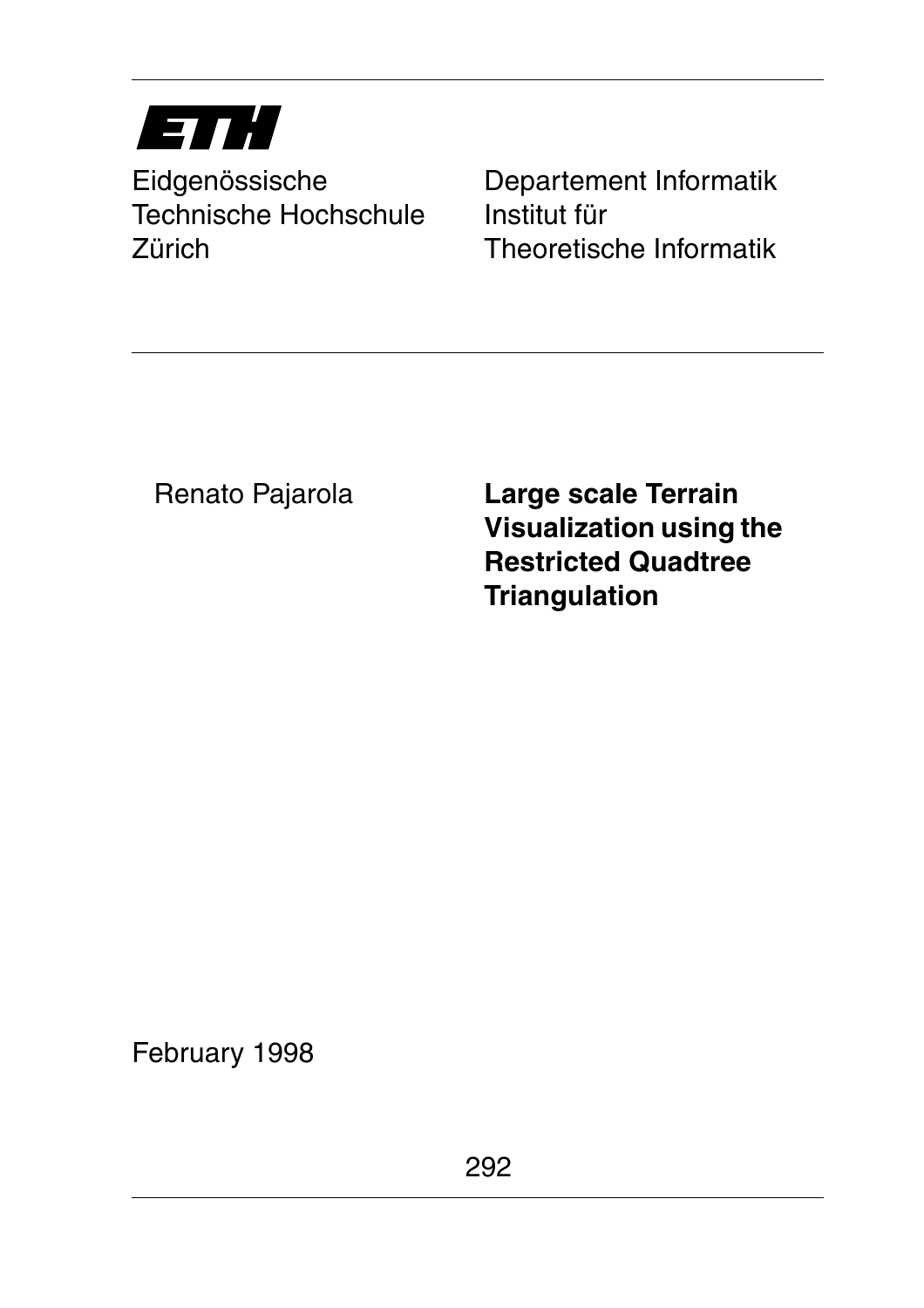# **Large scale Terrain Visualization using the Restricted Quadtree Triangulation**

Renato Pajarola

Institute of Theoretical Computer Science ETH Zürich, Switzerland pajarola@inf.ethz.ch

#### **Abstract**

*Real-time rendering of triangulated surfaces has attracted growing interest in the last few years. However, interactive visualization of very large scale terrain data is still a problem for virtual reality systems. The graphics load has to be controlled by an adaptive surface triangulation and by taking advantage of different levels of detail. Furthermore, the dynamic management of the visible scene requires efficient access to the terrain database. All components must interact smoothly and efficiently to arrive at a high-performance visualization system. We describe triangulation, scene management and data handling that overcome all problems. The triangulation model is based on the restricted quadtree triangulation and extended to meet the different requirements. Moreover, we present new details of the restricted quadtree triangulation not mentioned previously in the literature. These include among others exact error calculation, progressive meshing, performance enhancements and spatial access.*

**Index terms** visualization, multiresolution triangulation, terrain database, geoinformation system

## **1. Introduction**

Interactive visualization of very large scale terrain data brings up a wealth of problems. Most of the problem aspects are subject to current research, and optimal solutions for specific problem contexts exist. In spite of that, the tailoring of the best suitable approach to the conditions of the superior problem, and the integration of the different solutions to form a practical system is still a complex task. A deep understanding of the relevant concepts from the different fields is essential to come up with a viable solution.

The fundamental problems in computer graphics for interactively displaying a large, triangulated surface are rendering efficiency and data management. The best way to take full advantage of a given rendering performance is to reduce the complexity and number of geometries used to display a scene as much as possible. However, the simplification of the scene complexity, or the reduction of geometric primitives should not lead to an inferior visual representation on screen. Therefore, the simplification must be controlled by an error measure. This means that simplification is only performed as long as the approximation error is below a specified threshold. Another way to increase rendering efficiency is the use of the *level of detail* (LOD) concept. This concept corresponds nicely to the human's visual system which can perceive objects at different resolutions based on distance and angle of view. Accordingly, instead of showing everything in full detail, objects or parts of a scene are displayed in lower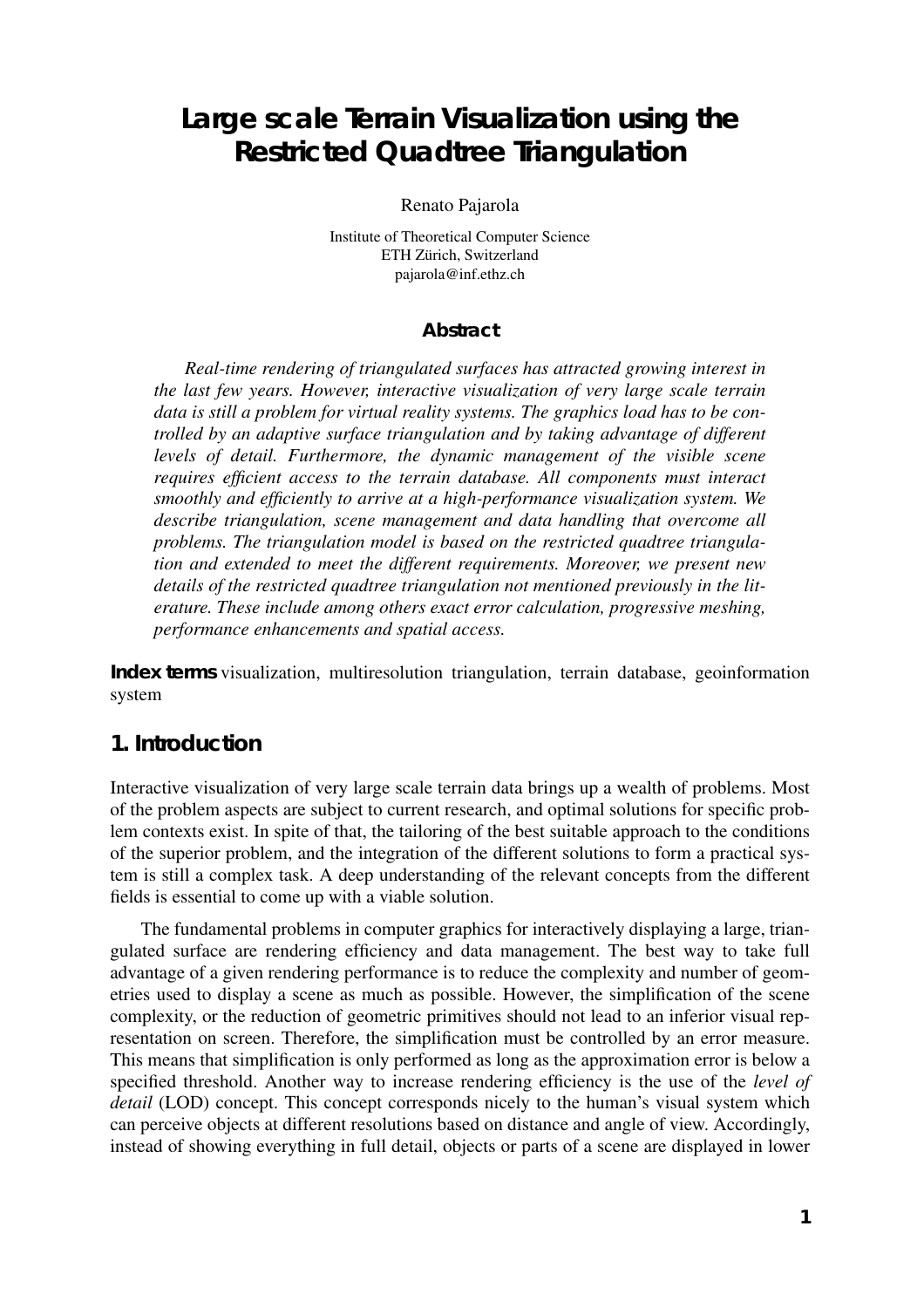resolutions – with higher approximation errors – the farther away they are from the viewpoint and view-direction.

Large-scale terrain databases are usually too large to be displayed as a whole, even when using multiple LODs. For instance, the digital elevation model of Switzerland at 25 meter grid-resolution consists of more than 60 million points, or over 120 million triangles. Therefore, only a fraction of such an extensive model can be rendered at an interactive frame-rate. This partial scene, however, must be updated dynamically according to changes of the viewpoint and view-direction. Maintaining such a triangulated scene which dynamically changes with time involves a *dynamic scene update* mechanism. This mechanism refers to the periodic reloading and discarding of partial regions of the visible scene. A *scene manager* has to decide upon certain parameters when and which parts of a scene will be discarded, updated (refined) or newly loaded from the database.

Therefore, the database or data structure holding the terrain data must support spatial access. Most dynamical scene updates involve spatial range queries on the terrain database to reload new or update currently visible parts of the scene. Moreover, an approximation error parameter which specifies the correct LOD for the requested region is attached to each spatial range query. The database must not only be able to extract a given region at variable resolutions, it must as well accept LOD-range selection to support incremental refinement of partially loaded regions. Different resolutions of the triangulated terrain should be maintained without much redundancy of data, and the representation of the topology of the triangulation must be as compact as possible. Efficient storage and compact topology representation is not only required to realize a small database, it is also essential for fast network transmission.

The triangulation model is the core structure for every terrain surface visualization system. It must carefully be adapted and integrated into the application environment. In order to provide a concise representation, the triangulation should only use as many triangles as absolutely necessary. To do this without negative impact on the accuracy of the surface approximation, the triangulation must be adaptive to the terrain structure. This means that high frequency elevation changes in the surface are modeled with more triangles per area unit than low frequency surface regions. Furthermore, this triangulation model must also provide means to extract surface representations at variable precisions. This is needed to enable visualization using multiple LODs. Such a model is also called a multiresolution triangulation.

Summing up, to arrive at an efficient visualization of large, triangulated terrain surfaces, several requirements have to be fulfilled. The following list recalls briefly the demands for the intended visualization system, and in particularly for the core triangulation model. The list is not sorted by priority as there is no clear distinction between more or less significant requirements, it is rather sorted by related topics.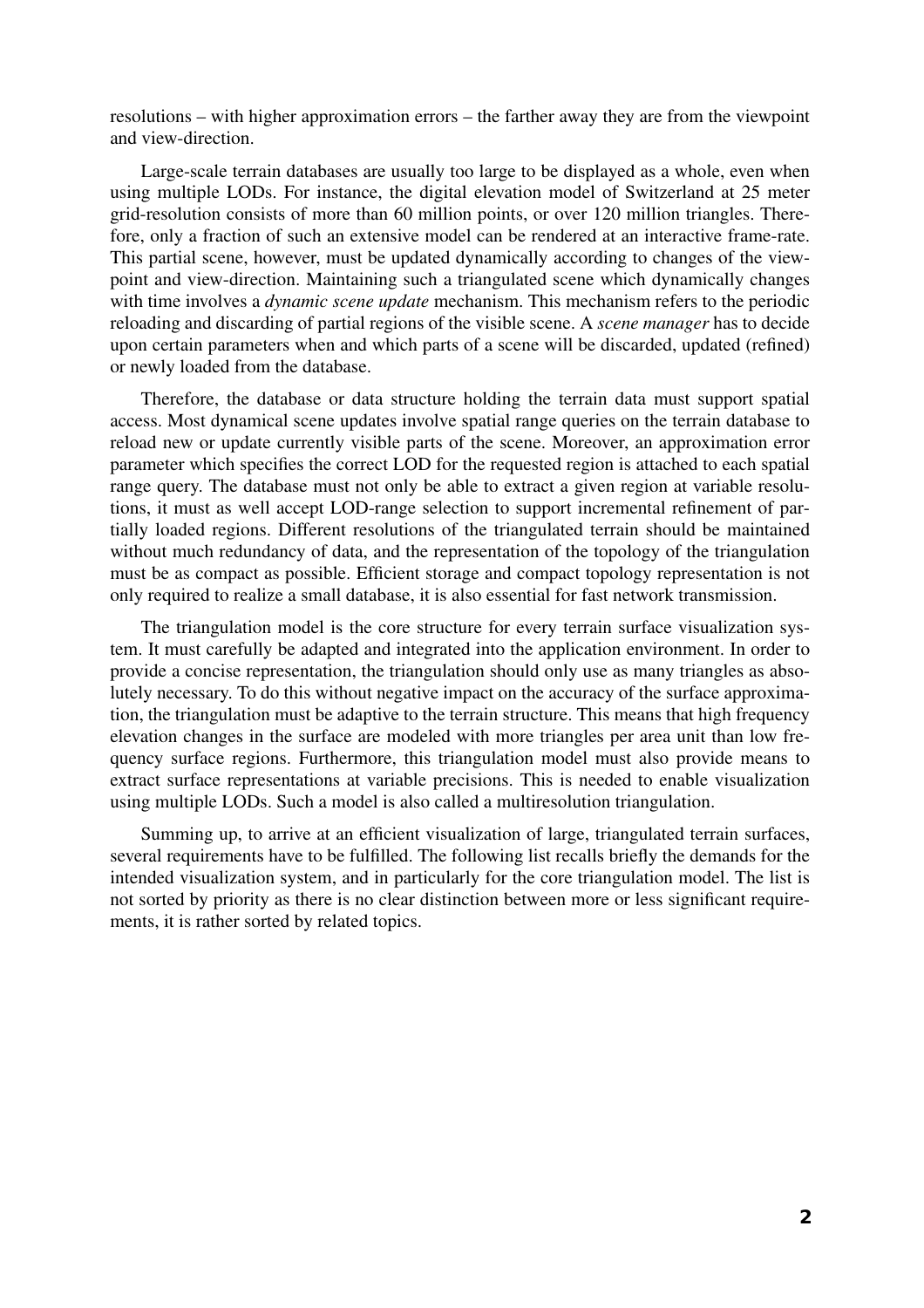- **1.** fast access to large scene database
- **2.** effective database storage management
- **3.** variable resolution database access
- **4.** terse topology representation
- **5.** quick adaptive triangulation
- **6.** dynamic visible scene management
- **7.** multiresolution visualization
- **8.** high-performance geometry rendering
- **9.** continuous level of detail rendering

The following sections will first introduce a hierarchical multiresolution triangulation model which we modified to comply with our complex problem requirements. Then, for the different problems, solutions and their integration with the triangulation model are presented. The chapter ends with a comparison to related work.

## **2. Restricted quadtree triangulation**

The *restricted quadtree triangulation* (RQT) is an adaptive, hierarchical triangulation for height fields. A height field is a matrix of points that are distributed regularly on a two-dimensional grid with constant distances in both dimension between the grid lines. The hierarchical decomposition of space of the restricted quadtree is derived from the quadtree data structure in [15]. However, an extra restriction is added such that adjacent quadrants, or quadtree blocks, may only differ by one level in the quadtree hierarchy. In [20] the restricted quadtree was used to triangulate a parametric surface. They decomposed the parameter space using a restricted quadtree with appropriate subdivision criteria. Consequently, the triangulation of the surface was done using only the previously selected points in the parameter space. However, given an unrestricted quadtree which satisfies the approximation tolerance, no algorithm was provided in [20] to efficiently build the restricted one from a plain quadtree. In addition to the algorithms presented in [16], we will provide two different algorithms to build a restricted quadtree, one theoretically optimal in the sense of [14] and an implementation-efficient one.

When using the restricted quadtree for terrain triangulation, the quadtree decomposition can directly be applied to the height field data in the object space, instead of using an intermediate parameter space. In [11] a screen-space error function was used as subdivision criterion for the quadtree decomposition. We propose an error measure in the object space to exactly control the accuracy of the surface approximation. Furthermore, in contrast to [20] and [11] we do not retriangulate the surface for each rendered frame using the restricted quadtree. In our model, the surface triangulation is recomputed only at irregular intervals depending on an approximation deviation threshold. Whenever the deviation of the current approximation accuracy from a specified value exceeds a certain threshold, the surface is retriangulated. See also Section 5 for more details.

#### **2.1. Quadtree hierarchy and triangulation**

Unlike in the original quadtree, the subdivision of the restricted quadtree has two stages because it is tightly coupled with the triangulation. Figure 1 shows the two stages of the recursive subdivision of a quadtree block, and at the same time the hierarchical triangulation. The basic quadrant consists of four points, or vertices and two triangles as shown in Figure 1 a), or its 90˚ rotated equivalent. The intermediate stage of the refinement is achieved by adding the mid-point C of the quadtree block. This step splits the initial two triangles into four at that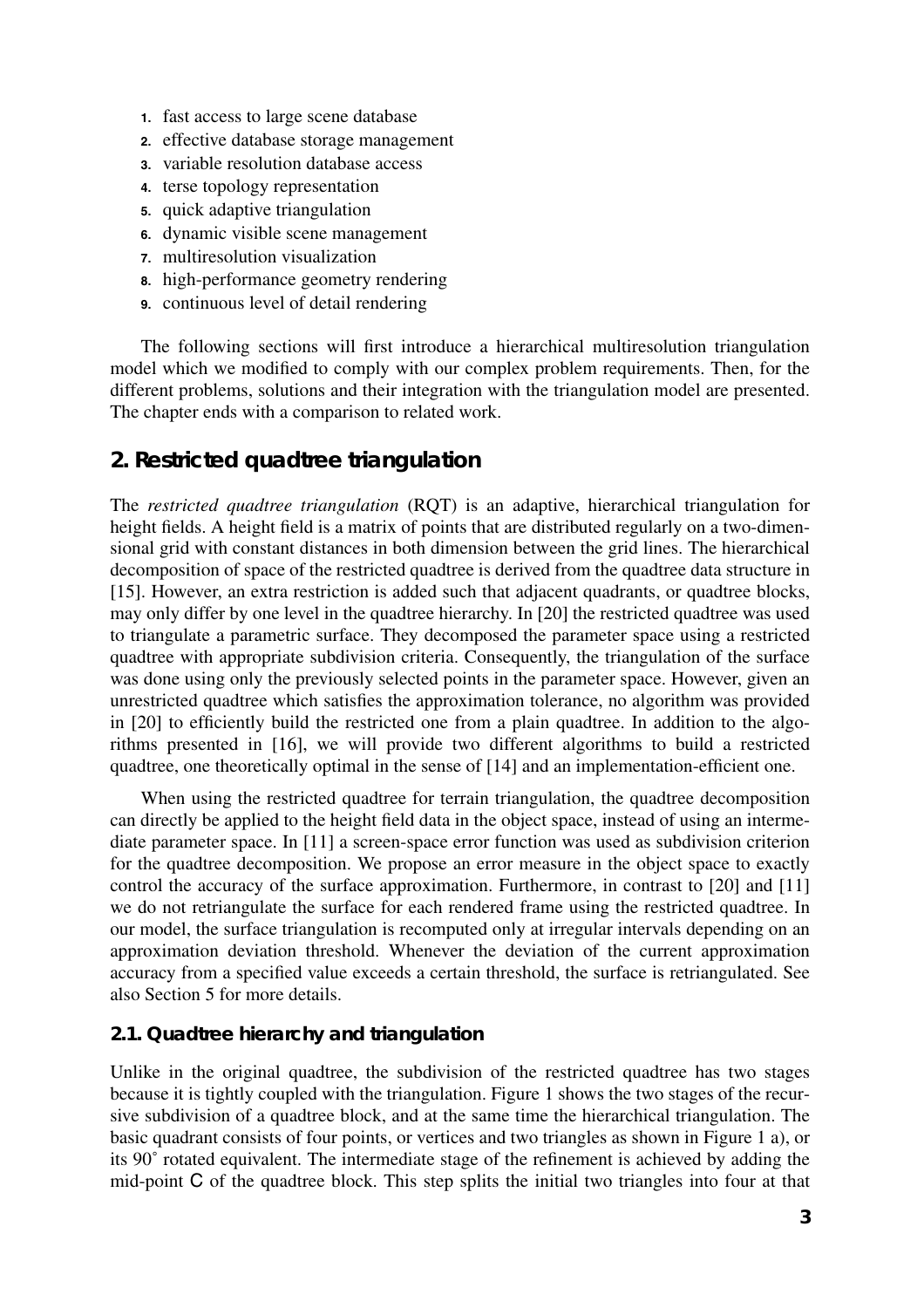same vertex C in the middle of their base lines, see Figure 1 b). The hierarchical refinement is completed by adding the middle points of the quadrant's boundary edges and splitting the triangles accordingly. Note that two new vertices on adjacent edges, i.e.  $P_1$  and  $P_2$  of Figure 1 c), together with a corner- and the mid-point C form a new basic quadtree block. Note that all new vertices lie on the next higher resolution of the grid with halved distance between grid lines. This two stage scheme will be used later in this section to show how to prevent cracks when constructing the triangulated surface.





The assignment of points on the grid to levels in the quadtree hierarchy is shown in Figure 2. The top level in the hierarchy is level 0, and it denotes the root of the quadtree. Given the dimension  $n = 2^k + 1$  of the quadratic grid and all the points  $P_{i,j}; i, j = 0..n-1$ , then the points on lower levels  $l \ge 0$  are given by  $L_l = \{P_{i,j} | i, j = h_l d_l \wedge P_{i,j} \notin L_{l-1}\}\.$  Level dependent is the factor  $h_l = 0..2^l$ , and the distance  $d_l$  in grid-units between points on level *l*, which is  $d_l = (n-1)/2^l$ . By the center-vertices  $L_l^{center}$  we denote the points of  $L_l$  which are located in the center of a quadtree block on level *l-1*. In Figure 2 the center-vertices are drawn as *white-filled* circles. Let  $\bigcup L_i = \bigcup_{k=0}^l L_k$  be all points down to level *l*. Note that in an unbalanced restricted quadtree Q the particular set  $L_l(Q)$  does not have to include all points of  $L_l$  but only a subset of it. The indices *i* and *j* of vertices on level *l* can be generated in lexicographical ordering in turn to visit all points of one level. Also separately the vertices of  $L_l^{center}$ . Moreover, the level *l* of a point  $P_{i,j}$  is also determined by the indices *i*, *j* and can be calculated in *O(1)* time in terms of computer operations.  $h_l = 0..2^l$  $d_l = (n-1)/2^l$ . By the center-vertices  $L_l^{center}$ 

**Theorem 2.1** *Of a point*  $P_{i,j}$  *on the grid, the level l in the quadtree hierarchy can be computed in O(1) time in terms of machine operations given the indices i and j.*

**Proof** The level *l* is determined by the largest quadtree block size where  $P_{i,j}$  is a corner-vertex. This largest block size  $d_1 = (n-1)/2^i$  with  $n = 2^k + 1$  has to be a power of 2 because of the hierarchical quadtree decomposition. Because of the relation  $i = h_l d_l$  with  $h_l = 0..2^l$  and  $2^l d_l = n - 1$ , the distance  $d_l$  in the dimension of *i* is the greatest common divisor  $gcd(i, n-1)$ . Therefore, in binary representation  $d_l$  of *i* equals to the value of the least significant bit of *i* which is not zero. The least significant and non-null bit of *i* can be obtained by:

$$
t(i) = (2^{\lceil \log_2 i \rceil} - i) \oplus i
$$
  
\n
$$
d_i(i) = (t \oplus 2^{\lceil \log_2 i \rceil}) \otimes (2t)
$$
 (Eq 1)

Where  $\oplus$  denotes bitwise or combination (disjunction) and  $\otimes$  the bitwise exclusive or. Thus with the indices *i* and *j* in two dimensions, the level *l* can be obtained in constant time by: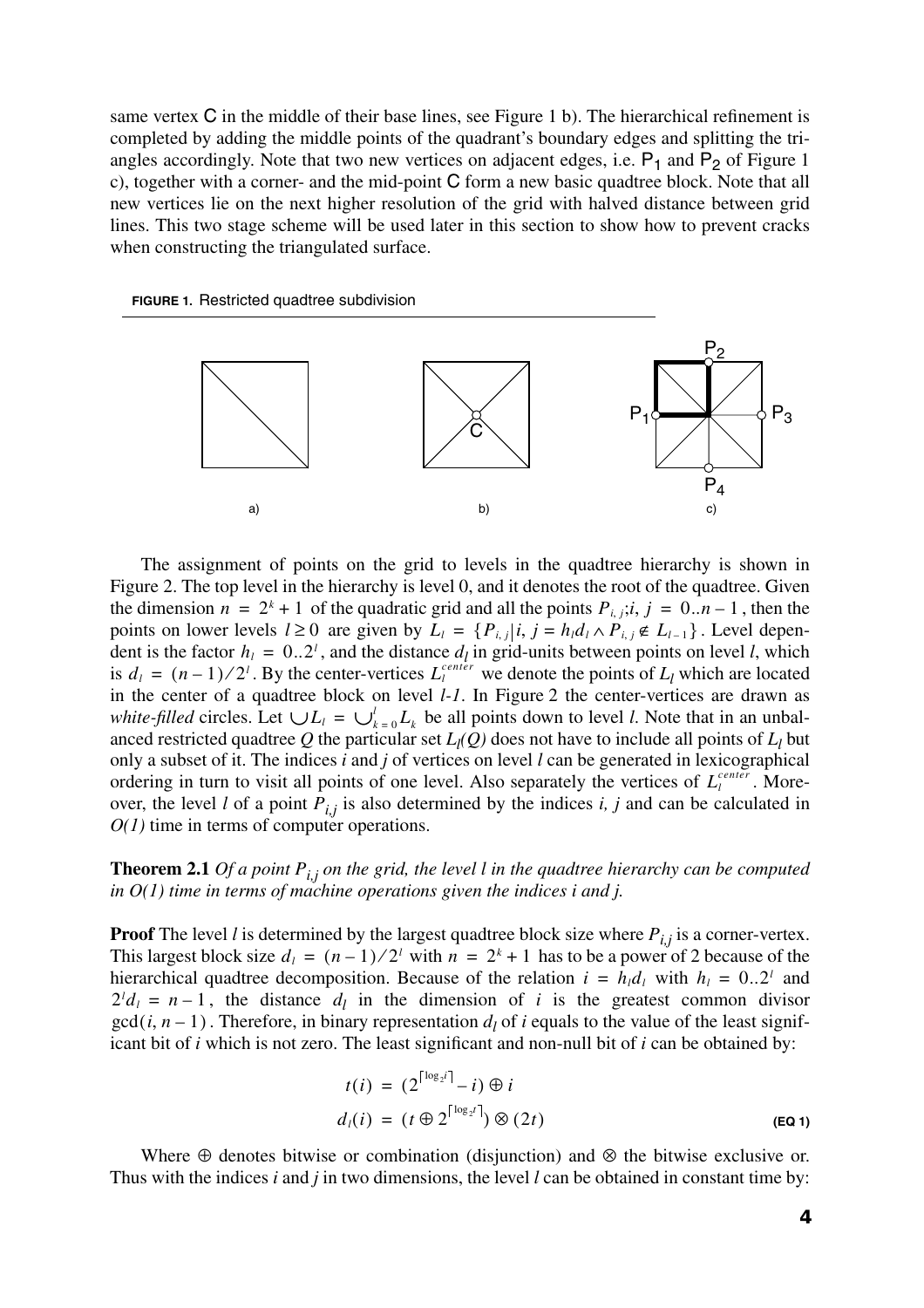$$
l = \max\left(\log_2\left(\frac{n-1}{d_l(i)}\right), \log_2\left(\frac{n-1}{d_l(j)}\right)\right) \qquad \Box \text{ (Eq 2)}
$$

**FIGURE 2.** Hierarchy levels



Figure 3 shows all possible basic triangulation variations of a quadtree block. Other alternatives can be realized by rotating the basic variations by a multiple of 90° clock- or counterclockwise. Furthermore, every reoccurrence of the initial two-triangle block pattern at a smaller scale as in Figure 1 c), can recursively be replaced by one of the other triangulation variations to form the hierarchical quadtree triangulation. An example of such a recursive, hierarchical triangulation is also shown on the left side of Figure 4. However, so far the hierarchical triangulation does not prevent *cracks* in the corresponding three-dimensional surface as shown on the right of Figure 4.





To guarantee a matching triangulation, cracks have to be avoided. In [20] this was granted by using a triangulation rule combined with the restricted quadtree requirement. The restricted quadtree requirement says that adjacent quadtree blocks differ by at most one level in the quadtree hierarchy. The triangulation rule is that every quadtree block is triangulated by eight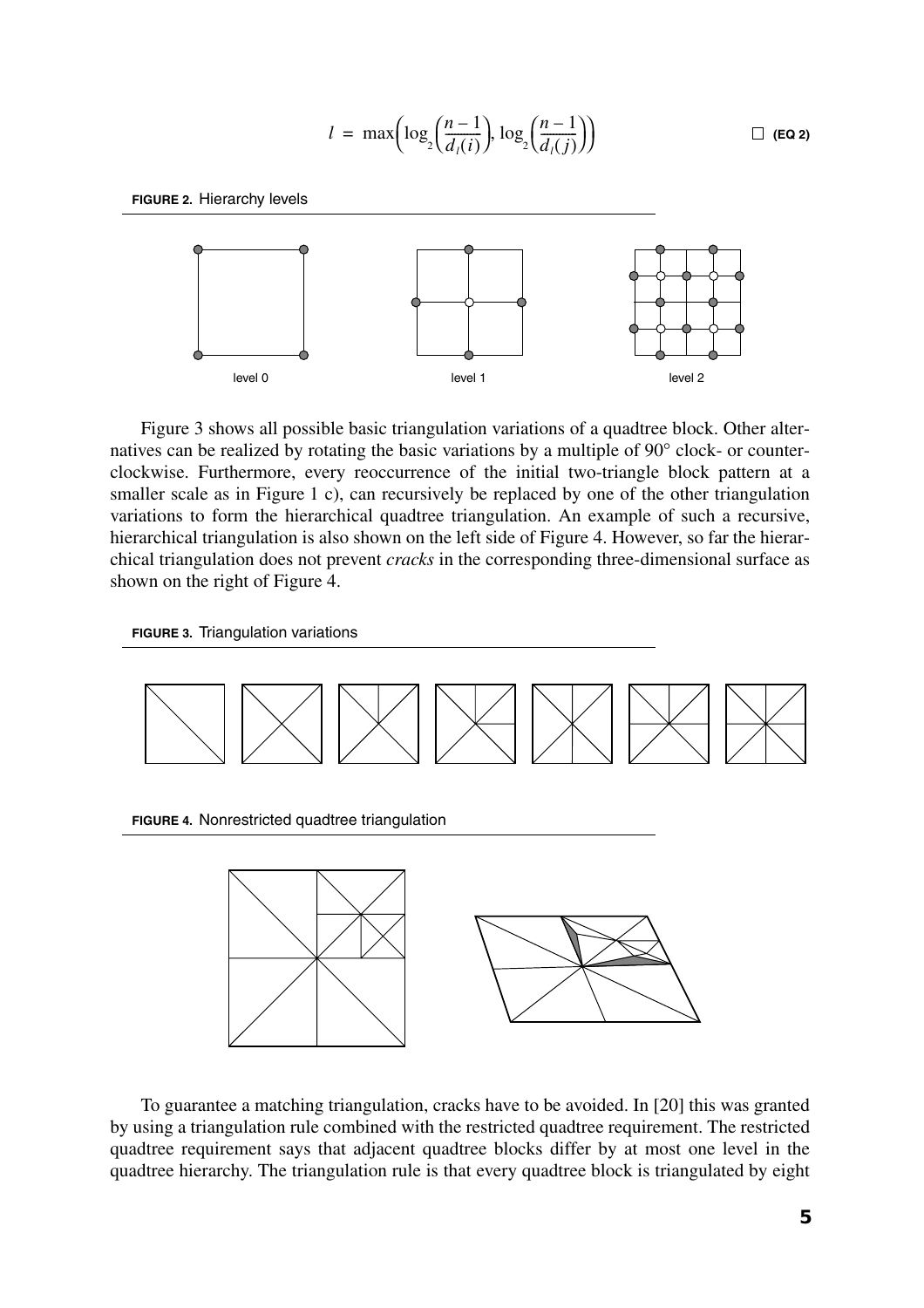triangles, or two triangles per boundary edge, unless the edge borders a larger block. However, this method may produce unneeded extra triangles in some cases. Furthermore, the two constraints of [20] provide no deterministic algorithmic handle of how a plain quadtree, or even only a set of points on the grid can be turned into a RQT. The two step subdivision of Figure 1 leads to a dependency graph on the vertices of the grid, see also [11]. This dependency graph can be used in a vertex selection algorithm to create a restricted quadtree from any given set of points on the grid.

The rule which defines the dependency graph of the restricted quadtree, that guarantees a matching triangulation, is shown in Figure 5. Every vertex depends on two other vertices of the same or the next higher level in the quadtree hierarchy. This means that if the vertex is selected for triangulation then the related dependencies must be selected too. As this dependency graph propagates upwards through the quadtree, the center-vertices of the lowest blocks in the hierarchy, lying on the finest grid resolution, are not dependents from other ones. And at the top level, the four corner-vertices of the quadtree root block are mutually dependent on each other. A center-vertex on level *l* depends on two diagonally opposite and adjacent vertices of level  $l - 1$ , shown in Figure 5 on the left side. These two vertices are located in the middle of the border of a quadtree block of size  $d_{l-2}$ . The other vertices on level *l* depend on two vertically or horizintally adjacent points of the same level. These points are themselves centervertices of level *l*, shown on the right hand of Figure 5. Remember that a point on level *l* is a center-vertex if it is located in the center of the next larger enclosing quadtree block of level  $l-1$ .

**FIGURE 5.** Vertex dependencies



The complete dependency graph for the first two relevant levels is depicted in Figure 6, the dependencies of the top level 0 are mentioned above. We will use the notation  $G_{dep} = (V_{dep}, E_{dep})$  to refer to the complete dependency graph. It includes all vertices of the height field  $V_{dep} = \bigcup L_{log2(n-1)}$ . The dependency relation between vertices is denoted by the directed edges set  $E_{dep} = \{(P_1, P_2) |$  dependency from  $P_1$  to  $P_2\}$ . As the the assignment of grid vertices  $P_{i,j}$  to a level *l* in the quadtree, also the dependency relation can be expressed as a function over  $d_l$ , *l* and the point's indices *i,j*. We will demonstrate that here for the center-vertices which can be determined by the relation

$$
P_{i,j} \in L_l^{center} \Leftrightarrow \frac{i}{d_l} \text{MOD } 2 \neq 0 \land \frac{j}{d_l} \text{MOD } 2 \neq 0 \,, \tag{Eq 3}
$$

after the distance  $d_l$  and the level *l* have been calculated by Equations 1 and 2. The next larger enclosing quadtree block of the center-vertex  $P_{i,j}$  is located at  $x = (i \text{ DIV } 2d_i)$  and  $y = (j \text{ DIV } 2d_i)$ . The x MOD 2 and y MOD 2 determine the diagonal direction of the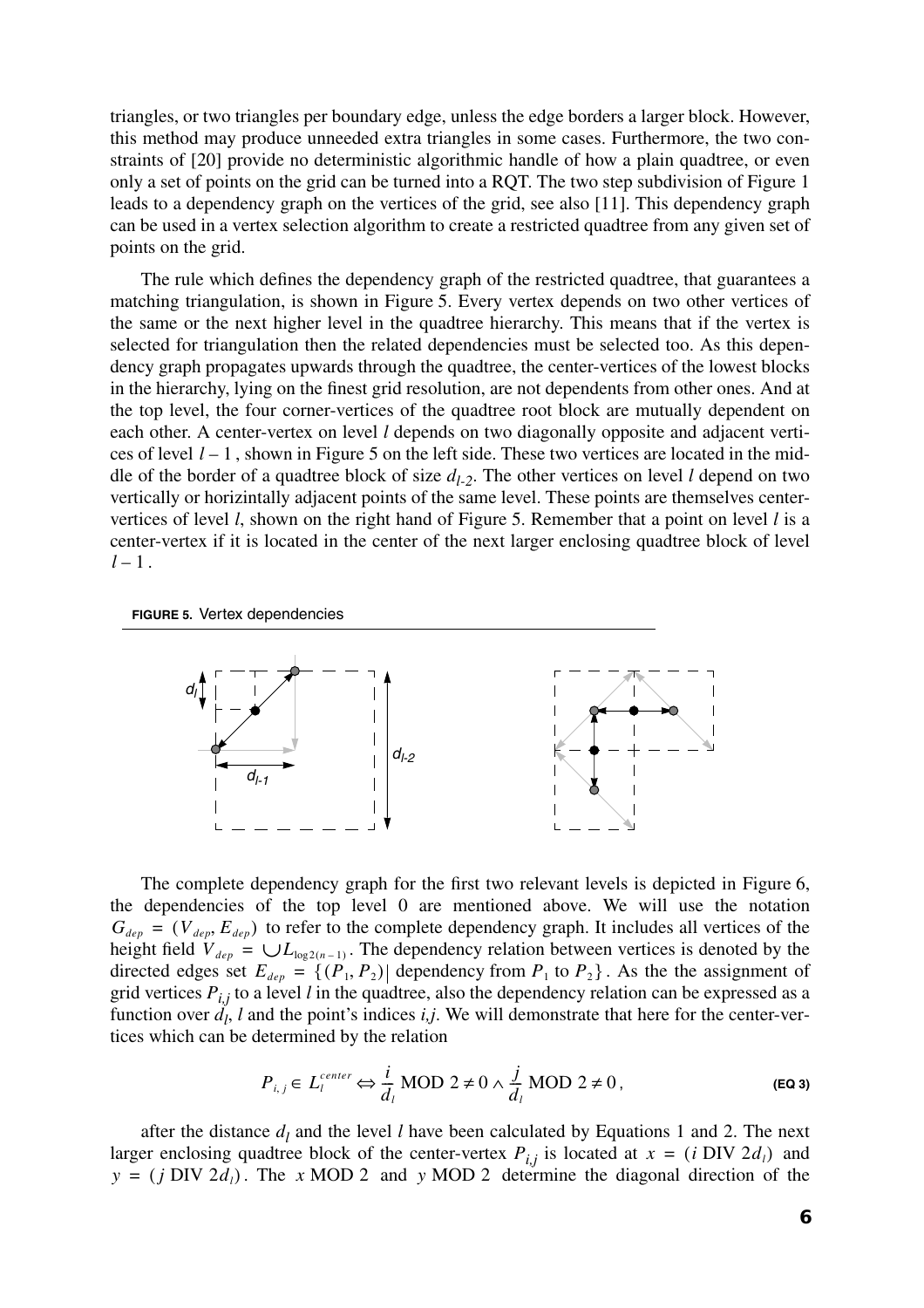dependency arcs from  $P_{i,j}$  in comparison to the top-level dependency of the center-vertex in  $L_1^{\overline{center}}$ ,

$$
dir = x \text{ MOD } 2 + y \text{ MOD } 2 = \begin{cases} 0, 2 \Rightarrow \text{same diagonal direction} \\ 1 \Rightarrow \text{opposite diagonal direction} \end{cases}
$$

.

The diagonal distance is  $\sqrt{2}d_1$ . A similar method can be applied to the other vertices of  $L_l\Lambda L_l^{center}$  to determine if their dependency edges point to vertically or horizontally adjacent vertices in distance  $d_l$ .

**FIGURE 6.** Dependency graph



The hierarchical triangulation of Figures 3 and 4 implies that cracks can only occur between adjacent quadtree blocks. Either these blocks are of different levels or have a different triangulation variation at their common edge. Therefore, the center-vertices cannot be the immediate source of cracks as they are not located in the middle of the border edges of quadtree blocks. The dependency graph prevents cracks by consistently restricting the selection of points such that a matching triangulation results between all blocks. Figure 7 shows the restricted version of the quadtree triangulation from Figure 4. The additional vertices are emphasized on the left side, and the dependency graph is shown on the right. Hence, any given set of points on the grid can now decisively be turned into a restricted quadtree using the dependency rules. Furthermore, because the triangulation is hierarchically defined, every node in the quadtree is recursively triangulated using the triangulation variations shown in Figures 3 and 4. Note that this triangulation is computationally very efficient because it is given implicitly. No geometric computations such as in-circle tests need to be preformed. Furthermore, the resulting triangles are well shaped, are all isosceles and have a 90˚ angle. Moreover, they form a Delaunay triangulation in the 2D projection. However, it is a degenerated one because often 4 points are located on a triangle's circumcircle.

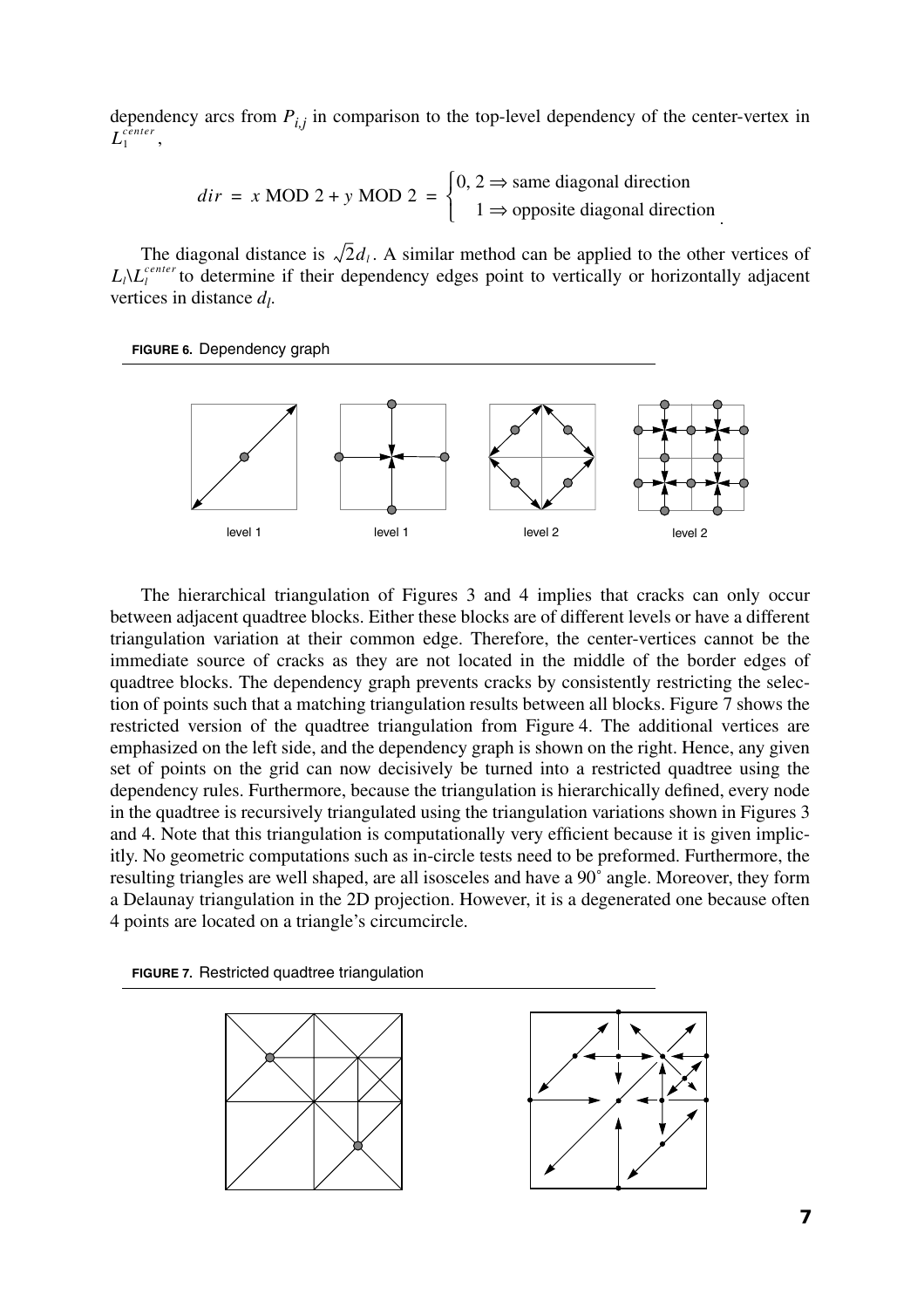#### **2.2. Restricted quadtree construction**

The dependency graph introduced in the previous section is a basic component of the two restricted quadtree construction algorithms presented here. We distinguish between two ways in which a point is selected for the requested triangulation. Either it is selected because of an approximation error criterion, or because the point is needed to create a matching triangulation. We assume that the decision if a point contributes to the triangulation based on an approximation error threshold can be determined by comparing with the threshold, or that the decision can be made locally at low cost. The actual calculation of a suitable approximation error is described in the next subsection. Basically every selection method of points can be used. By collecting all points following the dependency graph any point set can be completed to a restricted quadtree. In contrast to [16] we do not consider the problem of reading the vertices of a height field sequentially row by row. However, we assume an efficient random access based on indices, as it is usual for arrays and matrix structures. The efficient, incremental construction of a region-quadtree [15] is left to the reader. Furthermore, a quadtree data structure on a  $(2^k+1) \times (2^k+1)$  grid can be implemented using index operations and recursion instead of using pointers and nodes. We call this an implicit quadtree defined on a grid.

Our first method to construct a restricted quadtree and its triangulation is a recursive *topdown* algorithm that operates on the quadtree hierarchy itself. We assume that the elevation points of the height field are already kept in a region quadtree, and that an approximation error is associated to every point. Additionally, each node knows the maximal approximation error of its own triangulation with respect to all points stored in that subtree. This error is simply the maximum error of the vertices in that node with respect to the error definition of Section 2.3. Furthermore, the dependency relation is already computed for every vertex, and the related points can directly be reached. As an alternative the dependencies and the related points location can be calculated from the grid indices as mentioned earlier. The procedure *SelectVertices()* tests and selects all vertices satisfying the approximation threshold of the current node, and then recursively traverses the given quadtree whenever further subdivision is required. Without the procedure *ResolveDependencies()* this traditional tree traversal would return an unrestricted selection of points. For a given point *v*, *ResolveDependencies()* adds the related vertices  $\{p | (v, p) \in E_{dep}\}\$  to the current selection, and follows the dependency graph only as long as necessary.

**ALGORITHM 1.** Recursive restricted quadtree construction

```
PROCEDURE SelectVertices(node: QTree; errmax: INT; VAR set: QSet);
VAR v: Vertex; son: POINTER TO QTree;
BEGIN
  FOREACH v IN node.vertices() DO
     IF v.error >= errmax AND NOT set.contains(v) THEN
       set.insert(v);
       ResolveDependencies(v, set)
     ENDIF
  END;
  FOREACH son IN node.descendents() DO
     IF son.maxerror() >= errmax THEN
       SelectVertices(son, errmax, set)
     ENDIF
```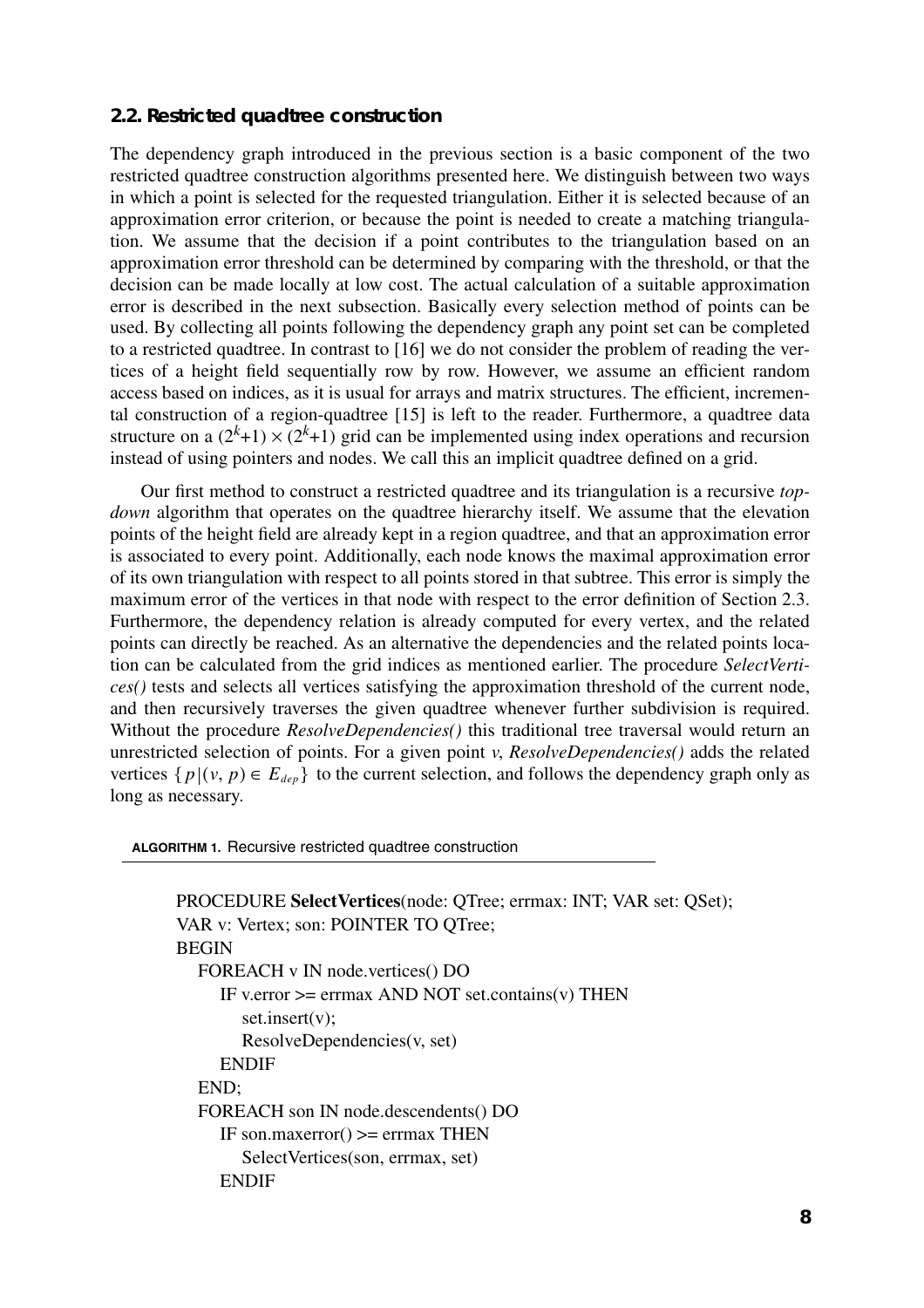END END SelectVertices;

```
PROCEDURE ResolveDependencies(v: Vertex; VAR set: QSet);
VAR dep: Vertex;
BEGIN
  dep := v.left();IF NOT set.contains(dep) THEN
     set.insert(dep);
     ResolveDependencies(dep, set)
  ENDIF;
  dep := v.right();IF NOT set.contains(dep) THEN
     set.insert(dep);
     ResolveDependencies(dep, set)
  ENDIF
END ResolveDependencies;
```
In the previous two procedures of Algorithm 1, the collection of selected vertices forming the restricted quadtree is extracted and stored in a *QSet*. The *QSet* can be a new (restricted) quadtree or any other data container which can be used for different purposes like transmission over a network. Otherwise, *QSet* can be abstract in the sense that it is not really another data structure but only a selection of vertices in the original quadtree structure. Moreover, this restricted quadtree selection can even just be an implicit quadtree defined on the height field. For that, the procedures *set.insert()* and *set.contains()* can simply be implemented by setting and testing a flag for every point. The restricted quadtree with the appropriate error tolerance then consists of the flagged points in the original quadtree, or it is made up implicitly by the marked points of the height field. The complexity of Algorithm 1 and the respective triangulation is linear in the size of the extracted restricted quadtree.

**Theorem 2.2** *The number of calls to set.contains() and set.insert() of Algorithm 1 is linear in the size of the resulting restricted quadtree Q.*

**Proof** A node of the input quadtree is required if the subtree of that node contains a point that does not satisfy the approximation tolerance. All the required nodes are visited once by *SelectVertices()*. The resulting restricted quadtree *Q* consists at least of all required nodes of the input quadtree.  $\Rightarrow O(|Q|)$  calls to *set.insert()* and *set.contains()* by *SelectVertices()*.

For every selected point in *SelectVertices()*, *ResolveDependencies()* is called once. The recursion in *ResolveDependencies()* visits all vertices of *Q* at most four times as no more than four arcs of the dependency graph end in one vertex, see also Figure 6.  $\Rightarrow O(|Q|)$  calls to *set.insert()* and *set.contains()* by *ResolveDependencies()*.  $\Box$ 

Moreover, the complexity is theoretically optimal in the sens of [14]. The RQT is a multitriangulation and it can be constructed in linear time of the output size, the number of triangles issued.

Contrarily to the top-down method in [16] we do not predict and interpolate next-level vertices to guide recursive tree traversal. We can use the exact approximation errors of Section 2.3 as subdivision criterion. Also we handle the cascading splits implied by the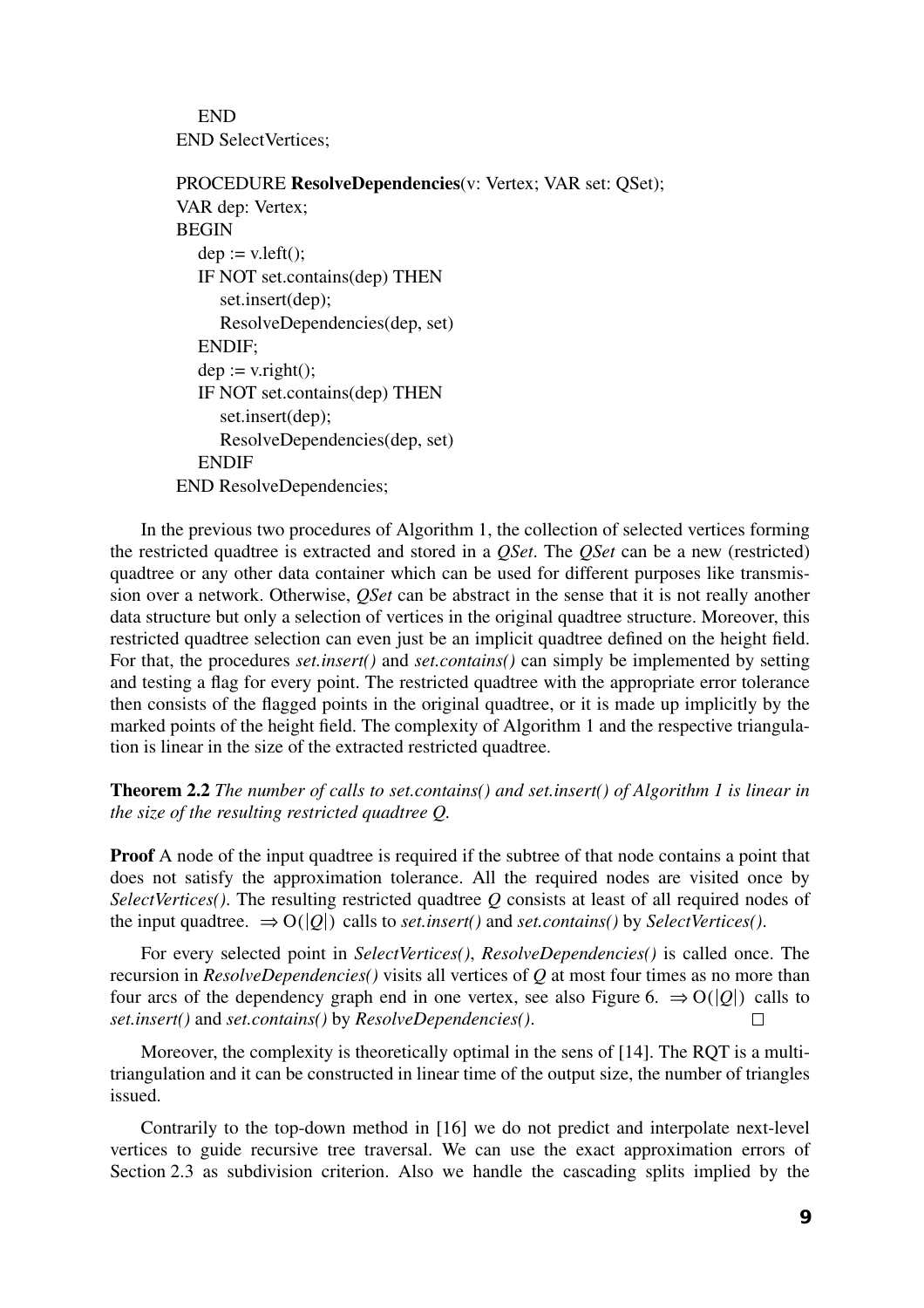restricted quadtree constraints differently, using the dependency relation  $E_{dep}$ . Furthermore, we do not have to deal with insertion of nodes into the quadtree if we use an implicit quadtree defined on the heigt field.

In contrast to the previous method, Algorithm 2 operates iteratively *bottom-up* on the height field. Starting at the lowest level with the highest resolution of the quadtree hierarchy, see also Figure 2 on page 5, the algorithm iterates over all levels examining the particular points on each. But for the compulsory organization of the points in a matrix or height field, the same presumptions hold as for Algorithm 1. During the inspection of points within a level, the approximation errors and the marks from dependency relations are checked for every point. If the error exceeds the tolerance criterion, or if the point is marked then this vertex is added to the result. Additionally, the two related vertices are marked accordingly. Note that we first iterate over all points  $L_l \setminus L_l^{center}$  within a level, and then examine the center-vertices  $L_l^{center}$ . Thus, marks are never set on vertices which have already been inspected. And therefore, the marks can be cleared immediately after inspection if not needed further. This eliminates a preceeding cleanup stage to remove all marks before the next restricted quadtree construction.

**ALGORITHM 2.** Iterative restricted quadtree construction

```
PROCEDURE CollectVertices(field: Matrix; n, errmax: INT; VAR set: QTree);
VAR l: INT; v: Vertex;
BEGIN
  l := log<sub>2</sub>(n-1);WHILE l \ge 0 DO
     FOREACH v IN field.verticesOfLevel(l)
        IF v.error \ge errmax OR v.marked THEN
           set.insert(v);
           v.left().marked := TRUE;
           v.right().marked := TRUE
        ENDIF;
        v.\text{marked} := \text{FALSE}END;
     DEC(l)
  END
END CollectVertices;
```
In contrast to the first algorithm, this bottom-up approach visits vertices only once. However, the marking mechanism has to be studied carefully such that no dependencies might be left out in any case. Visiting the center-vertices last on each level guarantees that only points are marked which will be visited afterwards in the same level, or during the next iteration on the next higher level, see also Figure 6. Hence, no dependencies will be lost, and marks can be cleared after visiting the corresponding point. As a consequence, no recursive resolution of the dependency graph has to be performed to construct the restricted quadtree. As well, no setinclusion tests are needed to stop recursive selection of vertices. Similar to Algorithm 1, the selected vertices, building the restricted quadtree, have to be collected and stored in a query answer data structure, or form an implicit quadtree on the grid. The efficiency of Algorithm 2 results overall from a low number of simple operations computed per input vertex.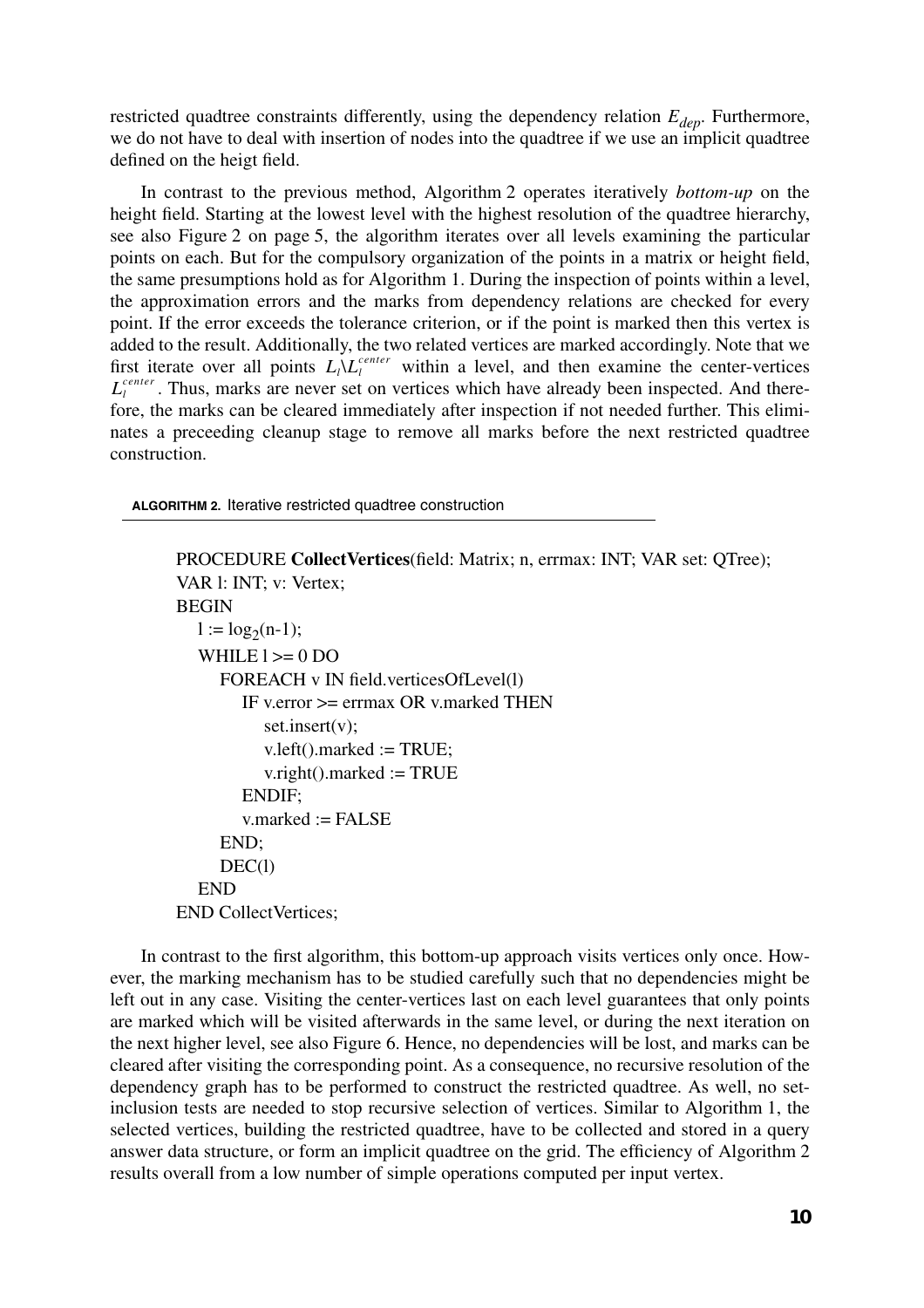**Theorem 2.3** *Algorithm 2 runs in time linear of the size of the input data, and no dependency relation of*  $G_{den}$  *is omitted.* 

**Proof** The while loop in Algorithm 2 iterates over all levels, and for each level the inner foreach loop must only visit points on that level. For a level *l* and the corresponding grid resolution  $d_l$  this can be done by only visiting the points  $\{P_{i,j} | (i \text{ DIV } d_i) \text{ MOD } 2 \neq 0 \lor (j \text{ DIV } d_i) \text{ MOD } 2 \neq 0 \}$ . Hence every vertex is visited exactly once.  $\Rightarrow$  O(*n*) for *n* input points

To further guarantee consideration of all relevant dependencies of  $G_{dep}$ , the non centervertices have to be examined first in the iteration over all vertices of one level. This is sufficient because the dependencies of non center-vertices of level *l* point to the center-vertices on the same level, and the center-vertices of level  $l$  point to vertices on level  $l-1$ . For the inner foreach loop this can be achieved by first visiting only the points and afterwards  $\{P_{i,j}|i|_2^{a_j}\neq 0 \land j|_2^{a_j}\neq 0\}$  as indicated by Equation 3.  $(k|_2^{a_j})$  abbreviates  $(k \text{ DIV } d_l) \text{ MOD } 2 \text{ in this context})$  ${P_{i,j} | i |_2^{d_i} \neq 0 \text{ XOR } j |_2^{d_i} \neq 0}$  $\{P_{i,j} | i \vert_2^{d_i} \neq 0 \land j \vert_2^{d_i} \neq 0\}$  as indicated by Equation 3.  $(k \vert_2^{d_i})$ 

In comparison to the bottom-up method in [16], we do not need to handle merges of nodes in a hierarchical quadtree data structure or examine neighboring quadtree nodes if we use an implicit quadtree defined on the height field.

#### **2.3. Error function**

As mentioned earlier, we compute an object-space error measure on the triangulation and associate an approximation error value to every point and quadtree block. Our error measure  $e_T(P)$  for a Point on the grid and a triangulation *T* is the point's euclidean distance  $d(P, t)$  to the triangle  $t \in T$  with  $P_{z=0} \in \Delta(t)$ .  $\Delta(t)$  is the domain of the triangle in the x,y-projection **IR**<sup>2</sup>. If  $P_{z=0}$  ∉ ∆(*t*) then  $d(P, t) = 0$ . Therefore, the error of a triangulation *T* is the maximal error of all points not included in *T*, given by  $e_T = \max_{\forall P \in T} (d(P, t)) \wedge t \in T$ . However, instead of maintaining the distances to all possible triangulations for every point we impose a partial selection order on the vertices. This order is based on the restricted quadtree level hierarchy. The error calculation is derived from the two-dimensional line simplification method of [5]. The error value of a point *P* is the largest distance of *P* and all lower level vertices affected by *P* to the *best* triangulation not containing *P*. The error of a quadtree block is the maximum error of all points in its subtree.

Starting at the highest level, the approximation errors can be computed level by level, center-vertices first. To calculate the errors on level *l* for the center-vertices  $L_i^{center}$ , we consider the *next best* triangulation to be  $T_{l-1} = \{ RQT of \cup L_{l-1} \}$ , and for the other points  $L_l \setminus L_l^{center}$ , it is  $T_{l-1} = \{ \text{RQT of } \cup L_{l-1} \cup L_l^{center} \}$ . With the *covering* of a point *P* we denote the triangles  $Cov(P \in L_i) = \{ t \in T_{i-1} | \Delta(t) \cap P_{z=0} \neq \emptyset \}$ .  $Cov(P \in L_i)$  is the set of all triangles which are affected, will be subdivided, if *P* is selected for triangulation. The transitive closure of *P* is  $\zeta(P) = \{Q \in V_{dep} | \exists P_1, ..., P_k; P \leftarrow P_1, ..., P_k \leftarrow Q\} \cap \{P\}$  using the inverse dependency relation  $P \leftarrow Q \Leftrightarrow (Q, P) \in E_{dep}$ . Given the dependency graph  $G_{dep} = (V_{dep}, E_{dep})$ and the inverse dependency relation, the approximation error of  $P \in L_l$  is the maximum error with respect to the covering  $Cov(P)$  of all points in the transitive closure. Hence, the approximation error for  $P \in L_i$  is  $T_{l-1} = \{ \text{RQT of } \bigcup L_{l-1} \}$ , and for the other points  $L_l \setminus L_l^{center}$  $T_{l-1} = \{ \text{RQT of } \bigcup L_{l-1} \cup L_l^{center} \}$ 

$$
e_{T_{l-1}}(P) = \max_{Q \in \zeta(P)}(d(Q, t)) \wedge t \in Cov(P).
$$
 (Eq. 4)

Figure 8 illustrates a situation in a two-dimensional analog with 3 levels. The levels and the dependency graph are: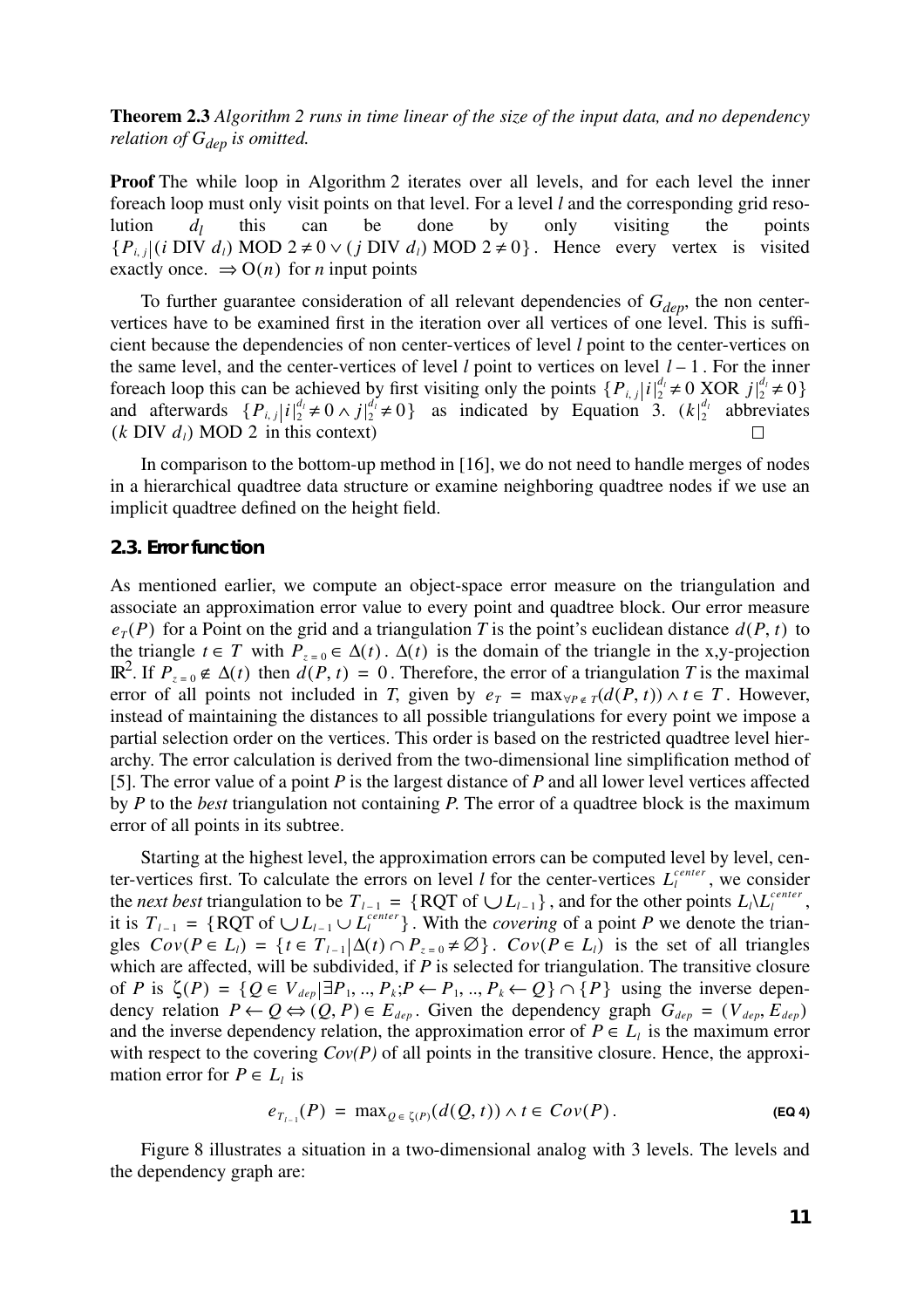$$
L_0 = \{P_1, P_9\}, L_1 = \{P_5\}, L_2 = \{P_3, P_7\}, L_3 = \{P_2, P_4, P_6, P_8\}
$$
  
\n
$$
V_{dep} = \bigcup L_3
$$
  
\n
$$
E_{dep} = \{(P_5, P_1), (P_5, P_9), (P_3, P_1), (P_3, P_5)(P_7, P_5), (P_7, P_9), (P_2, P_1), (P_2, P_3), \dots\}
$$

The error measure is the distance  $d_k$  of a point  $P_k$  to a line-segment  $P_i$ ,  $P_j$  between points of higher levels. As there are no more higher level points, the errors for  $P_1$  and  $P_9$  are equivalent to their elevation above the baseline. Point  $P_5$  will be assigned the error  $d'_8$  because this is the maximum error of all vertices in the transitive closure in the transitive closure  $\zeta(P_5) = \{P_2, P_3, P_4, P_5, P_6, P_7, P_8\}$  to the line-approximation  $P_1, P_9$ , especially  $d'_8 > d_5$ . On the next level however, the error of  $P_3$  is exactly  $d_3$ , because no other vertices in  $\zeta(P_3) = \{P_2, P_3, P_4\}$  have a bigger distance to  $P_1, P_5$ .

**FIGURE 8.** Error calculation, 2D analog to restricted quadtree



More informally, this error measure prevents unintentional omission of lower level vertices. Let us assume that the error  $e_T(P)$  had just been set to the distance of P to its next best triangulation. The selection process could then miss out vertices on a higher resolution grid because their error was computed against a better triangulation than the current one of the selection process.

A continuous, triangulated surface which exactly satisfies the error tolerance ε everywhere on the original grid is called an  $\varepsilon$ -approximation. For any given error threshold  $\varepsilon$ , the error measure  $e_T(P)$  of Equation 4 together with the RQT guarantees, that we can efficiently construct an ε-approximation. This solves the exact approximation problem of restricted quadtrees effectively. [3] considered this (unsolved) problem to be a severe drawback of the RQT. Also the algorithms presented in [16] cannot provide an exact ε-approximation because their subdivision criterion does not take into account all distances of lower level vertices to the current triangulation accuracy.

Other error measures can be used as well, also on-line error functions which are evaluated for every examined point during the RQT construction phase. However, to guarantee an exact approximation, such error functions need to be computed for the transitive closure of every selected point as in Equation 4.

#### **3. Progressive meshing**

*Progressive meshing* denotes the construction and transmission of a triangulation in such a way that a given triangulation can be updated easily given a few (or only one) new elements such as points, edges or triangles. Preferably, such an update is locally bounded and can be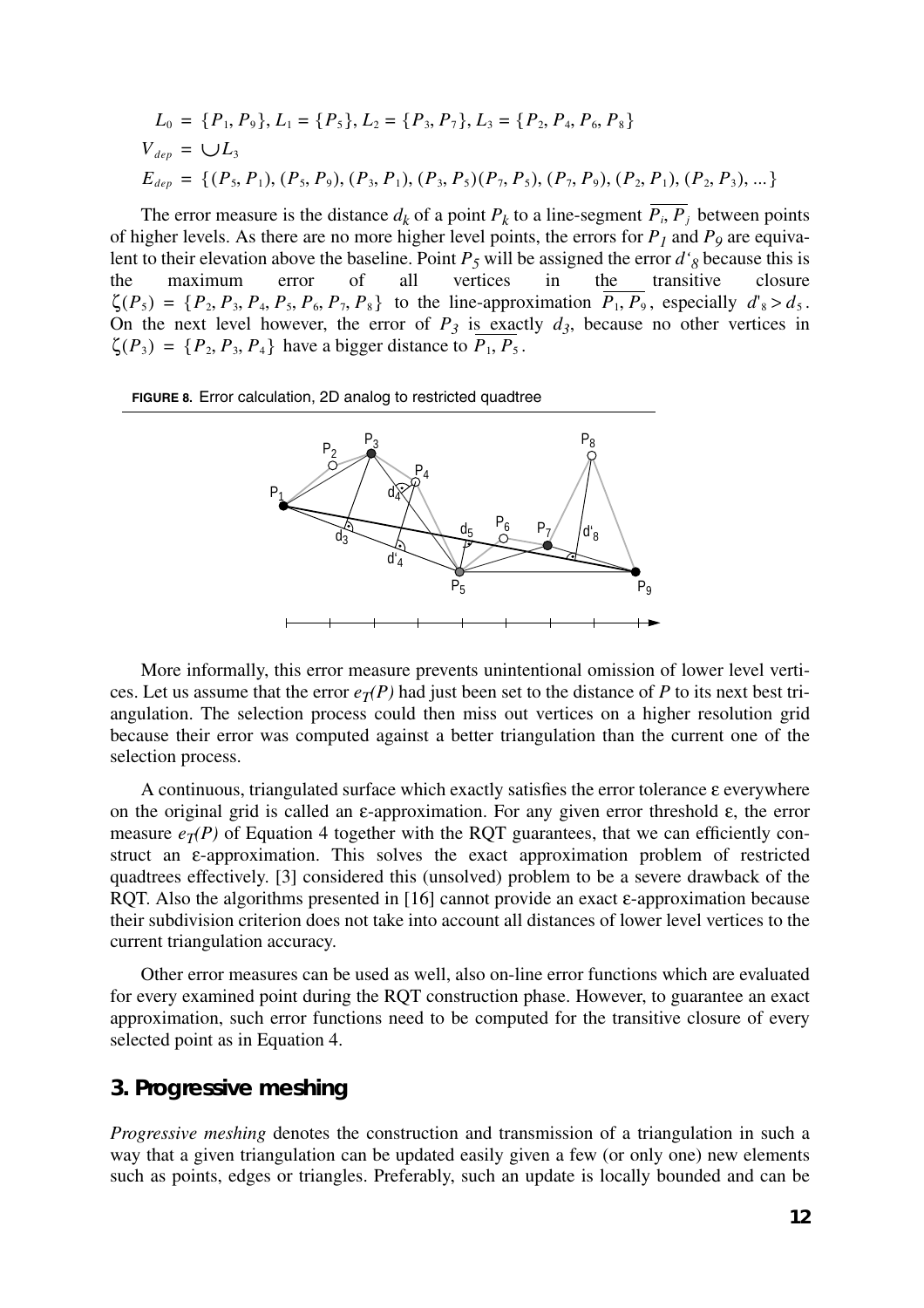computed in constant time. Locally bounded means that the update affects the topology only nearby the new elements. Progressive meshes [8] have recently attracted growing interest, and most hierarchical triangulations [3,4] naturally support progressive meshing. We will demonstrate progressive meshing for the RQT.

A *breadth-first* traversal of the restricted quadtree *Q* equals to a level-wise ordering of the vertices. This ordering builds up the progressive mesh sequence of vertices. However, within the same level, the vertices  $L_l^{center}(Q)$  have to be transmitted first to warrant a consistent RQT at the receiving end. Using  $\leq$  as the ordering relation, and starting with the top level  $L_0(Q)$ , the progressive mesh ordering of the vertices is:

$$
L_0(Q) \le L_1^{center}(Q) \le L_1(Q) \setminus L_1^{center}(Q) \le ... \le L_{\log 2(n-1)}(Q) \setminus L_{\log 2(n-1)}^{center}(Q).
$$
 (EQ 5)

**Lemma 3.1** *For a given restricted quadtree Q, the vertex ordering of Equation 5 provides a progressive, matching triangulation.*

**Proof** For the restricted quadtree *Q*, this ordering takes into account all dependency relations. No vertex is inserted before its related vertices are. Therefore, a sub-quadtree  $Q_l = \{ \bigcup_{k=0}^{l} L_k(Q) \}$  is still a restricted quadtree because all dependencies are retained. This is still true even if the lowest level *l* of  $Q_l$  only consists of the center-vertices  $L_l^{center}(Q)$ .

The updates are always locally bounded. Each vertex splits exactly two triangles up into four, and this can be done in constant time. Prior to the actual update, a *vertex location* operation is needed to select the right insertion point. This vertex location takes up  $O(\log n)$  time in a quadtree data structure. However, the consecutive insertion of many vertices in a row into a tree structure leads to a lower amortized update cost.

The level-wise processing is not the only progressive mesh approach for a RQT. Incremental refinement of the triangulation can also be achieved much more irregularly. Any given restricted quadtree ε-approximation  $Q<sub>ε</sub>$ , can incrementally be updated to a smaller approximation error δ. This is done by adding the vertices of an *error-range* quadtree  $Q_{\Delta_{\epsilon,\delta}}$ , for . The construction of  $Q_{\Delta_{s,s}}$  differs from the normal quadtree extraction only in the selection of vertices. For  $Q_{\Delta_{s,s}}$  we select vertices according to an error-range instead of comparing to a threshold. However, the dependencies are resolved equivalently.  $Q_{\varepsilon}$  can also be regarded as an error-range quadtree with  $\Delta_{\infty, \epsilon} = \infty - \epsilon$ . Beginning with an initial RQT  $Q_{\epsilon_0}$ , a progressive mesh sequence is then:  $\Delta_{\varepsilon, \delta} = \varepsilon - \delta$ . The construction of  $Q_{\Delta_{\varepsilon, \delta}}$ *Q*∆ε, <sup>δ</sup>

$$
Q_{\varepsilon_0}, Q_{\Delta_{\varepsilon_0,\varepsilon_1}}, Q_{\Delta_{\varepsilon_1,\varepsilon_2}}, \ldots \qquad \varepsilon_0 > \varepsilon_1 = \varepsilon_0 - \Delta_{\varepsilon_0,\varepsilon_1} > \varepsilon_2 = \varepsilon_1 - \Delta_{\varepsilon_1,\varepsilon_2} > \ldots.
$$

Note that transmitting each error-range quadtree's vertices ordered as in Equation 5, results in a very smooth progressive meshing. Every new vertex only requires a local replacement of two old triangles by four new ones. On the other hand, a more efficient update can be realized by merging two quadtrees. The error-range quadtree  $Q_{\Delta_i}$  is inserted as a whole. Traversing both trees  $Q_{\epsilon_{i-1}} = Q_{\epsilon_0} + \sum_{k=1}^{i-1} Q_{\Delta_k}$  and  $Q_{\Delta_i}$  in *depth-first* order results in a linear time update complexity  $O(|Q_{\Delta}|)$ . The single vertex inserts lead to a  $O(|Q_{\Delta}| \log |Q_{\Delta}|)$  complexity. If the error difference  $\Delta_i$  is small enough and the vertices of  $Q_{\Delta_i}$  are spatially scattered, a smooth mesh refinement is still achieved. *Q*<sup>∆</sup>*<sup>i</sup>*  $Q_{\epsilon_{i-1}} = Q_{\epsilon_0} + \sum_{k=1}^{i-1} Q_{\Delta_k}$  and  $Q_{\Delta_k}$  $O(|Q_{\Delta_i}|)$ . The single vertex inserts lead to a  $O(|Q_{\Delta_i}| \log |Q_{\Delta_i}|)$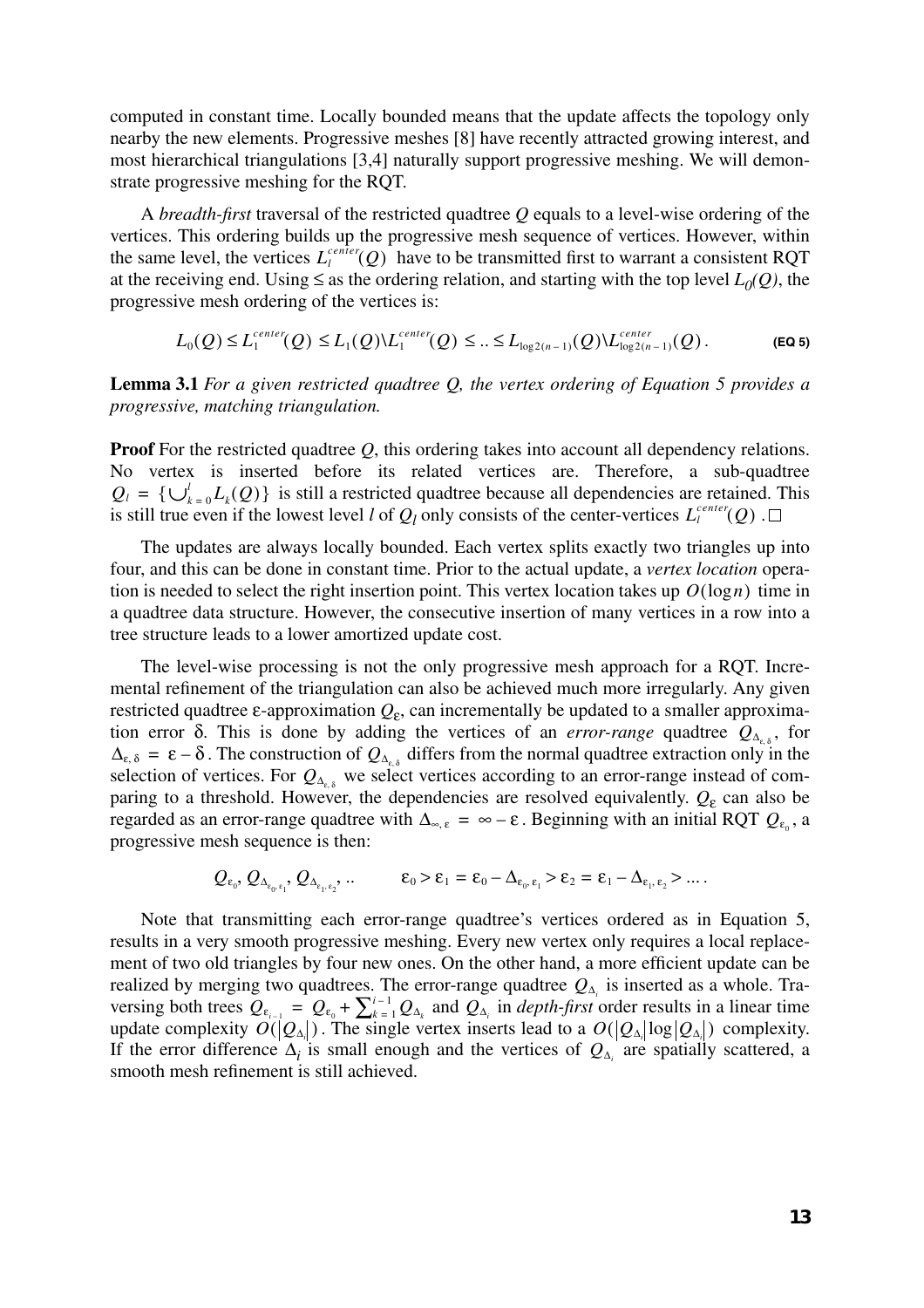## **4. Performance**

While the construction of a restricted quadtree from a given point-set is already very efficient as shown in Section 2.2, the basic recursive triangulation presented in Section 2.1 is not. So far we know how to construct a RQT as a set of triangles. However, *triangle strips* or *meshes* take up less space and are efficiently supported by hardware rendering engines and graphics software libraries. In contrast to [11] we present a more intuitive description of the triangle strip generation from a restricted quadtree. Furthermore, we give an algorithm outline using the quadtree data structure itself.

In a triangle strip, one has to assure that successive triangles always share an edge. Moreover, the orientations of subsequent triangles must alternate. This alternation can be enforced by *swap* operations, or multiple inserts of vertices resulting in invisible *line triangles*. Within a quadtree block triangles are arranged in a circle around the center-vertex. Hence triangles of one block share edges as required for triangle strips. In addition, because the RQT is a matching triangulation, neighboring blocks also share edges and can be queued up next to each other. Figure 9 on the left shows the basic idea of generating a triangle strip from a restricted quadtree. We recursively circle counter-clock wise around the block centers and output every triangle once with alternating orientation. Such a triangle strip represents a *Hamiltonian* path in the dual graph. In this graph each triangle is a node, and shared edges between triangles are edges between two nodes in the graph [2]. The dual graph example and the Hamiltonian path is shown in Figure 9 on the right hand.

#### **FIGURE 9.** RQT triangle strip and dual Hamilton path



For each quadtree block, we can specify the corner-vertex where the triangle strip path enters to the right (inlet), and leaves the block on the left of this vertex (outlet). Therewith, all blocks can be characterized using only two different rotation invariant path types:

#### **1. two-pass**

The block is triangulated in two passes. First the right side of the diagonal is triangulated, and in a second pass the left side. The block has two inletoutlet pairs, one at the indicated corner and oneat the opposite corner of the diagonal.

#### **2. one-pass**

The block is triangulated in one pass, starting at the specified corner on the right side of the diagonal. The block has only one inlet-outlet pair at the indicated corner.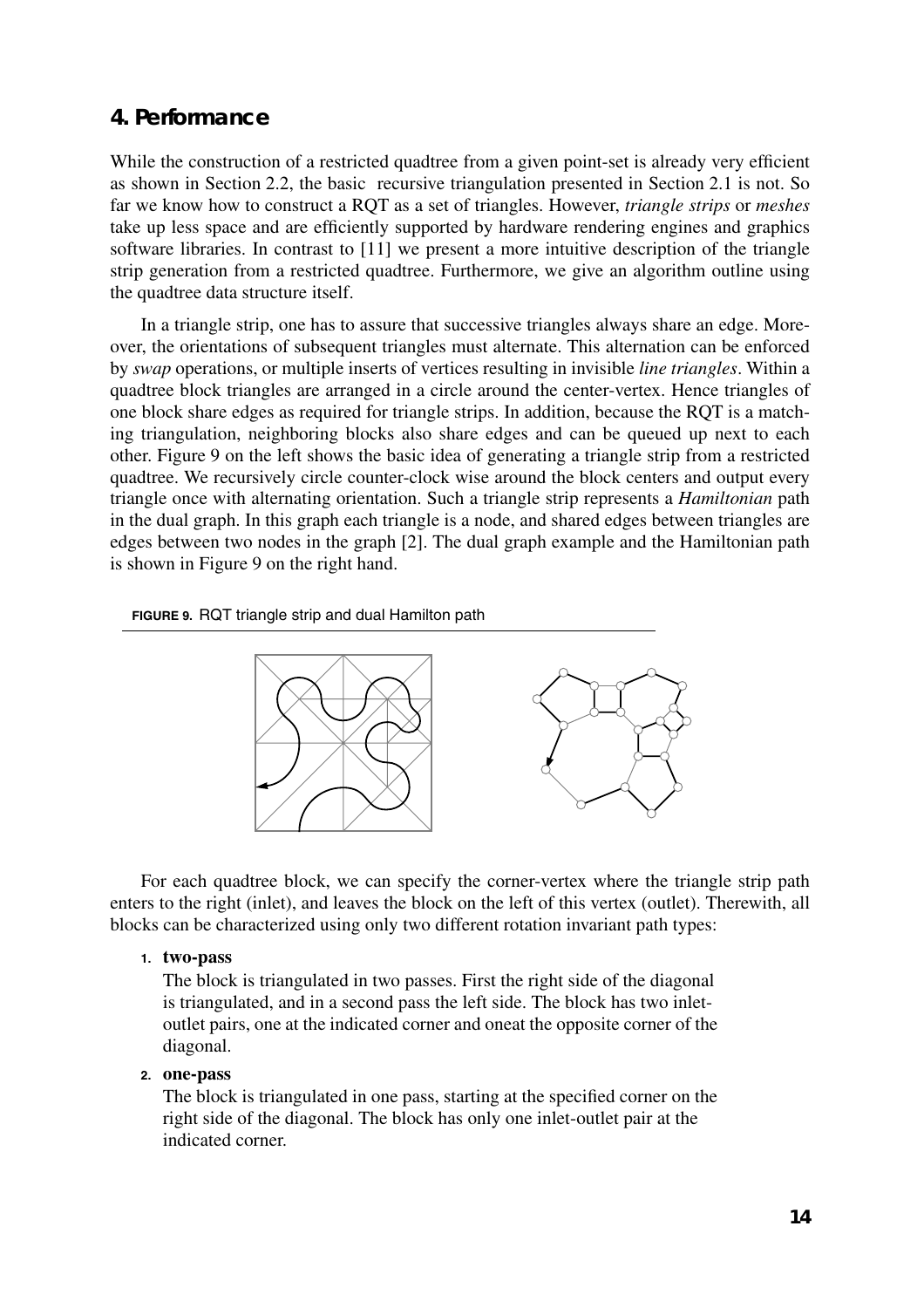When triangulating a quadtree block in this manner, we have to ensure that the last edge at the outlet is on the border of the block. This is required to satisfy the sharing edge criterion of consecutive triangles in a strip. Therefore, also the first edge at the inlet must be on the border of the block. Figure 10 shows the hierarchical decomposition and some of the triangulation rules for the different block types. On the right side, vertices are numbered in the order of their occurrence in the triangle strip. Note that the two vertex sequences of a two-pass block are not contiguous. With this triangulation scheme it is possible to traverse the quadtree, and issue the vertices in the correct order forming a triangle mesh. Besides the efficiency of rendering a triangle mesh, a mesh also offers an economic use of space. In the pathological case of circular arranged triangles still less than 2/3 of the number of vertices used for independent triangles are needed to describe the mesh.

**FIGURE 10.** Triangle strip decomposition



**Theorem 4.1** *A triangle strip for the restricted quadtree Q can be constructed in time linear in the size of Q.*

**Proof** The traversal of the quadtree is limited by the one- and two-pass recursion schemes. Only the two-pass nodes are visited exactly twice, once for each inlet-outlet pair. Therefore, the number of nodes processed is at most twice the number of nodes in the quadtree.  $\Rightarrow O(|Q|)$  nodes visited

Now, for each inlet-outlet pair we have to show that the correspoding sequence of vertices can be created in constant time. Note that in the triangle strip recursion, a quadtree block with only two triangles is triangulated in its father block, see also Figures 10, 3 and 4. Therefore, every visited block has a center-vertex called *c*. The other vertices are numbered counter-clock wise from the inlet  $= 0$  to the outlet  $= k$ . Each triangle strip sequence of vertices for an inletoutlet pair consists of:

$$
\{0, 1, c, [\forall i, 1 < i < k - 1 : i, c], k - 1, k\}
$$

The size of such a sequence is limited by15 if all vertices, including the corner-vertices, of a block are needed for triangulation. Therefore, for each inlet-outlet pair the corresponding triangle strip sequence can be generated in constant time.  $\Box$ 

While already quite efficient, even the construction of the restricted quadtree can still be optimized for certain error measures. If the approximation error can be precomputed and stored with each vertex, the dependency resolution can be resolved beforehand of the point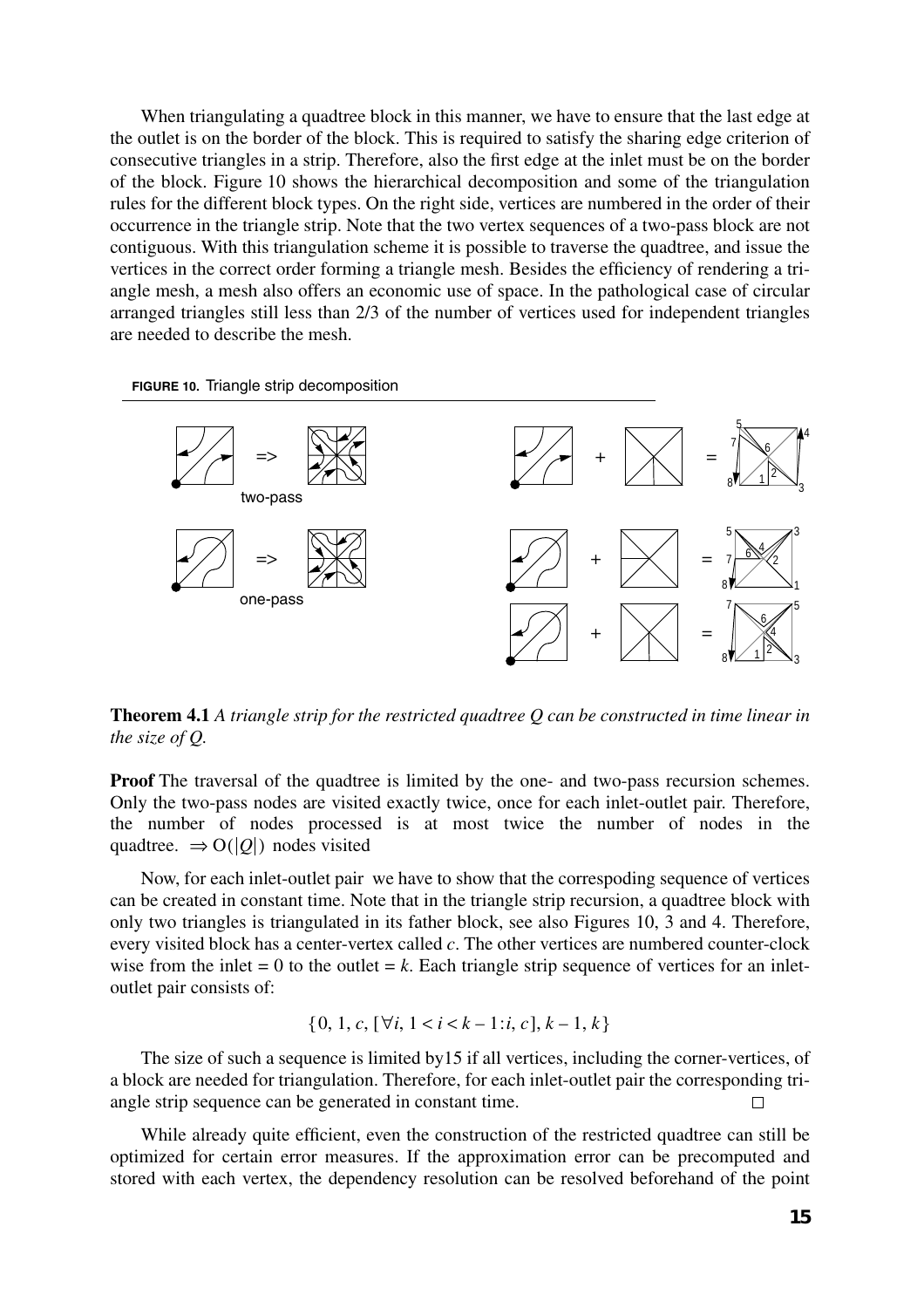selection. Thereafter, the dependency resolution can be omitted in the construction phase. For that, we first calculate the correct approximation errors for each vertex as described in Section 2.3. Afterwards, the error is maximized on behalf of all vertices in the transitive closure of the inverse dependency relation. That is,

$$
e(P) = \max_{Q \in \zeta(P)} (e(Q)).
$$
 (Eq 6)

Hence, we have a monotone error decrease from the lower levels in the quadtree to the higher level vertices. Consequently, dependencies are already encoded in the error values. A dependency  $(P, R) \in E_{dep}$  has not to be resolved because *R* is automatically selected if *P* is, since  $e(R) \ge e(P)$  from Equation 6. Using this modification of the approximation error, the construction of a restricted quadtree is simplified to the selection of all vertices satisfying the requested error threshold ε. The restricted quadtree selection and triangulation can be done on the fly while recursively traversing the input quadtree.

**Theorem 4.1** *The set*  $Q = {P | e(P) \ge \varepsilon}$  *is a restricted quadtree, given the error*  $e(P)$  *is calculated as in Equation 4 and maximized according to Equation 6.*

**Proof** Assume that Q is not a restricted quadtree, then  $\Rightarrow \exists P \in Q: (P, R) \in E_{\text{dep}} \land R \notin Q$ and  $R \notin Q \Rightarrow e(R) < \varepsilon$ . However, because of  $P \in \zeta(R)$  and Equation 6 we have  $e(R) \ge e(P)$ . Because of  $P \in Q \Rightarrow e(P) \ge \varepsilon$  we conclude that  $e(R) \ge \varepsilon$  in contradiction to the assumption.  $\Box$ 

The preprocessing computation of Equation 6 can algorithmically be solved either by calling a recursive procedure similar to *ResolveDependencies()* of Algorithm 1, or by a bottom-up method similar to Algorithm 2. In both cases the approximation error of a vertex is maximized with the error of the dependent ones.

#### **5. Dynamic scene management**

As mentioned in the introduction Section 1 our aim is to visualize very large terrain databases. Therefore, we have to cope with the emerging data management problems. In contrast to [9] we advocate a *windowing* concept to dynamically move over the surface. This is similar to *panning* and *roaming* used in image viewing but with a perspective view of the terrain. Such a windowing approach is essential because we do not assume as [9] that the whole terrain database is maintainable in main memory. Conversely, the data can be managed on external storage. We also do not want to restrict access to the data based on a per file basis as in [6,17,18]. An interactive real-time environment restricts the visible scene to a fraction of such a large database. This calls for a dynamic scene management which frequently updates the partial scene to reflect changes of the view coordinates. Our visible scene always represents a window onto the world. Any change of the user's view coordinates likely incorporates an update of the visible scene. Such a dynamic scene management involving secondary storage is also often called a *paging* mechanism. This paging requires the database to provide spatial rangequery functionality.

Whenever the coordinates of the visible scene window *W* change to represent a new view *W'* onto the world, the outdated data of region *W\W'* has to be discarded and the newly visible region *W'\W* must be loaded from the database. However, it is not very efficient to perform such an update for every small window variation  $\varepsilon = W - W'$ . Therefore, moving the visible window in discrete steps allows more economical and fewer updates. A partitioning of the visible scene into *rectangular patches* as shown in Figure 11, also called a tiling, efficiently sup-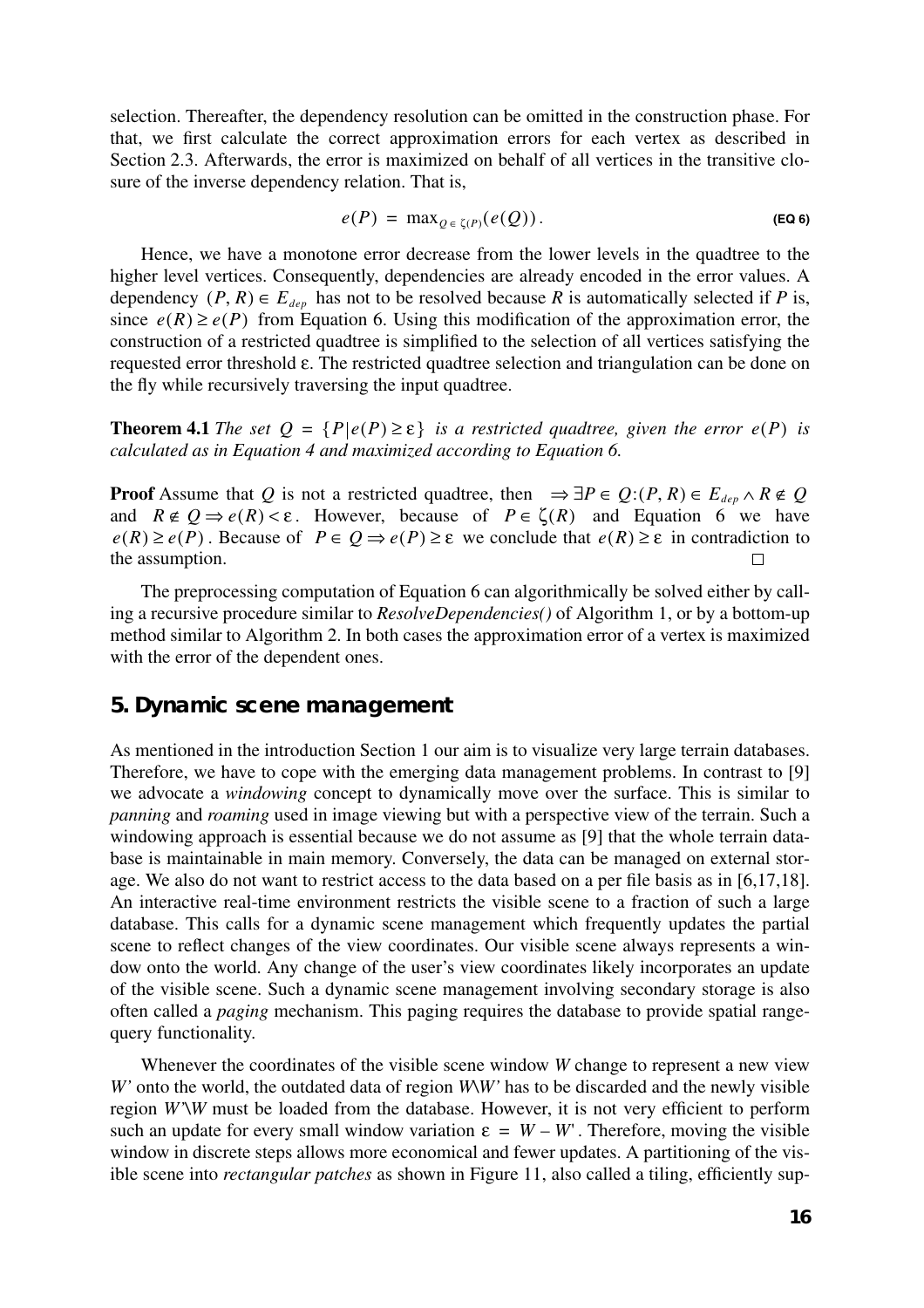ports discrete scene updates. The database reloads can be composed from fixed sized rangequeries, one range-query for every newly visible patch. Tiling is an often used paradigm in visualization, GIS and spatial databases, and proofed its usefulness in many applications.





The two-dimensional matrix of terrain patches of the visible scene is also called the *scene map*. Such a dynamic scene map enhances automatic culling of invisible terrain patches prior to rendering. Of the current scene map, only patches which have a non-empty intersection with the view frustum are kept in the display list. Hence, the per frame rendering operations need to process fewer data because rough culling is already performed, which improves display performance. Additionally, the scene manager keeps track of the levels of detail (LODs) at which the different patches have to be displayed. The resolution or LOD of each patch is determined by an application dependent parametrized function. We propose a function of the patch position relative to the observer's view coordinates. Section 6 goes into more detail about the LOD handling.

The display settings parameters are the visible scene window position, view frustum coordinates and LOD distribution. Although these parameters are computed for every frame, the visible scene map and the display list are not updated for every small change in the parameters. However, an update occurs only when one parameter exceeds a specific threshold. The window position update threshold is given by the size of a terrain patch. Whenever the observer crosses a patch boundary the scene matrix has to be adjusted as shown in Figure 11. Changes of the view frustum coordinates, mainly caused by changes of the view direction, affect the culling of invisible terrain patches. One one hand, an update is necessary when the view frustum's parameters have changed. On the other hand, an update is also required when the difference of the view direction exceeds the given rotation angle threshold  $\alpha$ . Hence when actually culling the visible scene against the view frustum this threshold has to be taken into account. The opening of the view frustum has to be temporarily enlarged by  $\alpha$  to perform the culling. Furthermore, updates in the resolution of terrain patches are only performed when the currently required LOD differs by more than the given threshold from the actually displayed one. Altogether, this approach of *deferred cumulative updates* helps to reduce the data management costs significantly without severe loss of display quality. It additionally provides further means to tailor the visualization system to available resources.

The dynamic scene manager maintains the points of each terrain patch in a quadtree data structure. Therein, the selected vertices that are currently marked to be displayed form a restricted quadtree at any time. Whenever an update is scheduled, a RQT reflecting the new situation is extracted and provided for rendering the patch at the requested resolution. The restricted quadtree  $Q_{\varepsilon}$ , or an error-range quadtree  $Q_{\Delta}$  for incremental mesh refinement as described in Section 3, is also the basic transfer and query unit. This unit is used for reloading or updating a terrain patch from the spatial database. A quadtree can efficiently be transmitted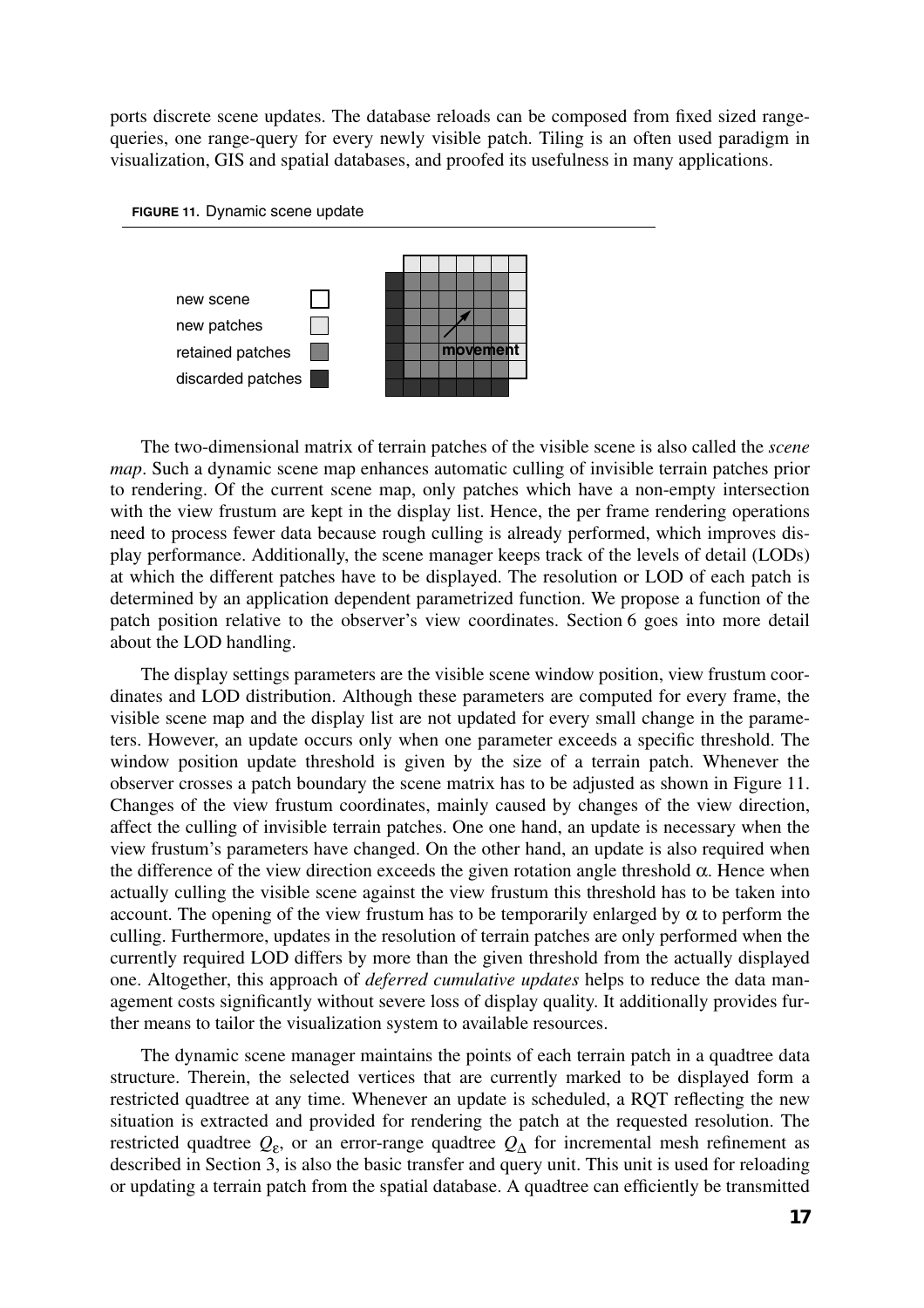in a depth-first order traversal synchronously for sending and receiving. That eases the communication between scene manager and terrain database.

Moreover, not only terrain surface data can be attached to every patch. Other data types include texture information, land use coverage and other geographically referenced objects, and points or polygons with additional non-geometrical attributes. For every patch, the scene manager maintains the various data types in different data structures. Each structure is chosen to be appropriate for the different query and update mechanisms.

## **6. Continuous LOD rendering**

Continuous LOD stands for three different aspects of multiresolution surface visualization, which are all considered in this section:

- **1.** representation of a scene in an (almost) unlimited number of different LODs,
- **2.** display different parts of a scene at different resolutions without discontinuities in between,
- **3.** smooth changes between different LODs of the same scene.

The first aspect is handled by a multiresolution triangulation algorithm and data structure as described in Section 2 that can extract an ε-approximation for any given error tolerance ε. The number of different LODs is usually not unlimited but finite. That is because not more LODs can be constructed using vertices from a given input model than the number of points of this model. Therefore, also the difference between two resolutions is discrete, at least one vertex, and is not infinitesimally small. However, more important is that the different LODs do not have to be precomputed in advance and stored redundantly along with the original full-resolution model. The different LODs must be efficiently extractable at any desired resolution from a compact multiresolution data structure. This is not the case in [12,17,18,19] but supported by the restricted quadtree data structure.

As announced in the previous section, presentation of different regions at different LODs is managed by the dynamic scene manager. An independent resolution is assigned to each terrain patch by the scene manager. This LOD is driven by an application dependent visibility priority calculation. We use the proposed object-space error measure of Section 2.3 to define the approximation accuracy of a patch. The LOD defines the approximation error threshold. To every patch a LOD is assigned based on relative distance to viewpoint and view direction, as schematically shown in Figure 12. A LOD update reflects variations of the current scene map settings and view coordinates. The update strategy is to load a terrain patch that is visible for the first time exactly at the desired LOD, and update it incrementally as required by changes of the view coordinates up to the full resolution if necessary. Note that unused vertices are never deleted until the complete patch is thrown out of the scene map. A marking scheme is used to identify the vertices which have to be rendered for the currently specified LOD.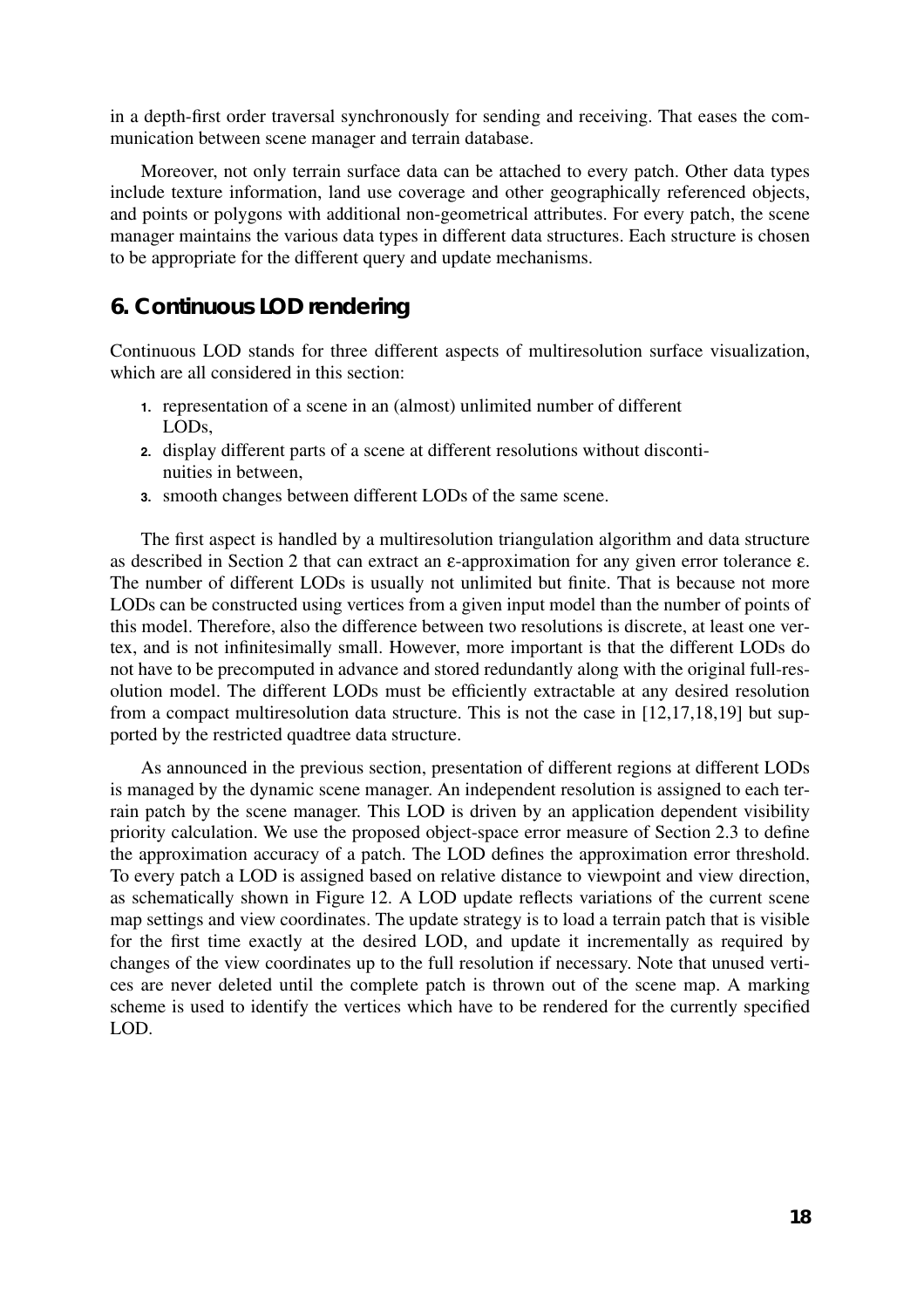



Avoiding discontinuity, or cracks, between regions of different terrain complexity or LOD, is another requirement of aspect two of continuous LOD rendering. This problem is difficult to solve for multiresolution triangulations, see also [1,4]. However, it is efficiently solved for grid-based models by the restricted quadtree triangulation (RQT) presented in Section 2. Nevertheless, neatly stitching together independent terrain patches of different resolutions is yet another problem. In [9] discontinuities were allowed between quadtree blocks. Whereas [17,18] solved the problem by consistently triangulating the borders of all patches at the same resolution for all LODs. In general, a matching triangulation between two patches with different borders can be achieved by mutually exchanging and inserting the missing border vertices on both sides. However, such point inserts can be quite expensive in sophisticated triangulation structures such as [4]. The given triangulation topology for a patch has to be altered, or a new, constrained triangulation has to be extracted for that patch such that it contains the required vertices on its border.

Even when using a RQT, modification of the triangulation is clearly not avoidable to match adjacent, triangulated regions but it is very simple and efficient. The RQT *T* of a patch can be modified by insertion of the missing border vertices  $V_b$ . The new set of vertices is then , consisting of the old vertices  $V_T$  of *T*, the missing border vertices  $V_b$  and the related vertices  $V_{b_{\text{des}}} = \{P | \exists R \in V_b : (R, P) \in E_{\text{dep}} \land P \notin V_T \land P \notin V_b \}$ . Note that the vertices  $V_{b_{dep}}$  can be interpolated without negatively affecting the approximation precision of *T*, and the vertices  $V_b$  only improve the accuracy. The modification is done by inserting the vertices  $V_b$  into the quadtree  $Q$  of the patch, resolving the dependencies, and extracting a new RQT. The related vertices  $V_{b_{dep}}$  can be constructed or selected while traversing the quadtree  $Q$ top-down for the insertion of the vertices of  $V_b$ . The vertices  $V_b$  and  $V_{b_{dep}}$  which guarantee a matching triangulation between two patches are marked to be included in the triangulation. Otherwise, they could be left out in the construction of the modified RQT.  $V = V_T + V_b + V_{b_{dep}}$  $V_{b_{dep}} = \{ P | \exists R \in V_b : (R, P) \in E_{dep} \land P \notin V_T \land P \notin V_b \}$ 

A terrain patch not only has to maintain the vertices in a restricted quadtree but must also keep track of the status of each point indicating where it comes from. This source status consists of a combination of the flags *native*, *north*, *south*, *east* and *west*. The *native* flag signifies that all information of that point is known from the database. The other four flags denote an origin from a neighboring patch in the scene map. A non-*native* vertex has always an interpolated height and an inherited error value. These values will be overwritten as soon as the correct values are known. Vertices with flags *north*, *south*, *east* or *west* set, denote points which are not selected to satisfy the approximation tolerance of the corresponding terrain patch but required to build a matching triangulation between adjacent patches. Therefore, only updates of a terrain patch's triangulation which affect vertices on the borders require again an exchange of border vertices between the patches concerned. Figure 13 shows a patch with induced vertices from the northern and western map neighbors, and it demonstrates the transitive aspect of border exchanges.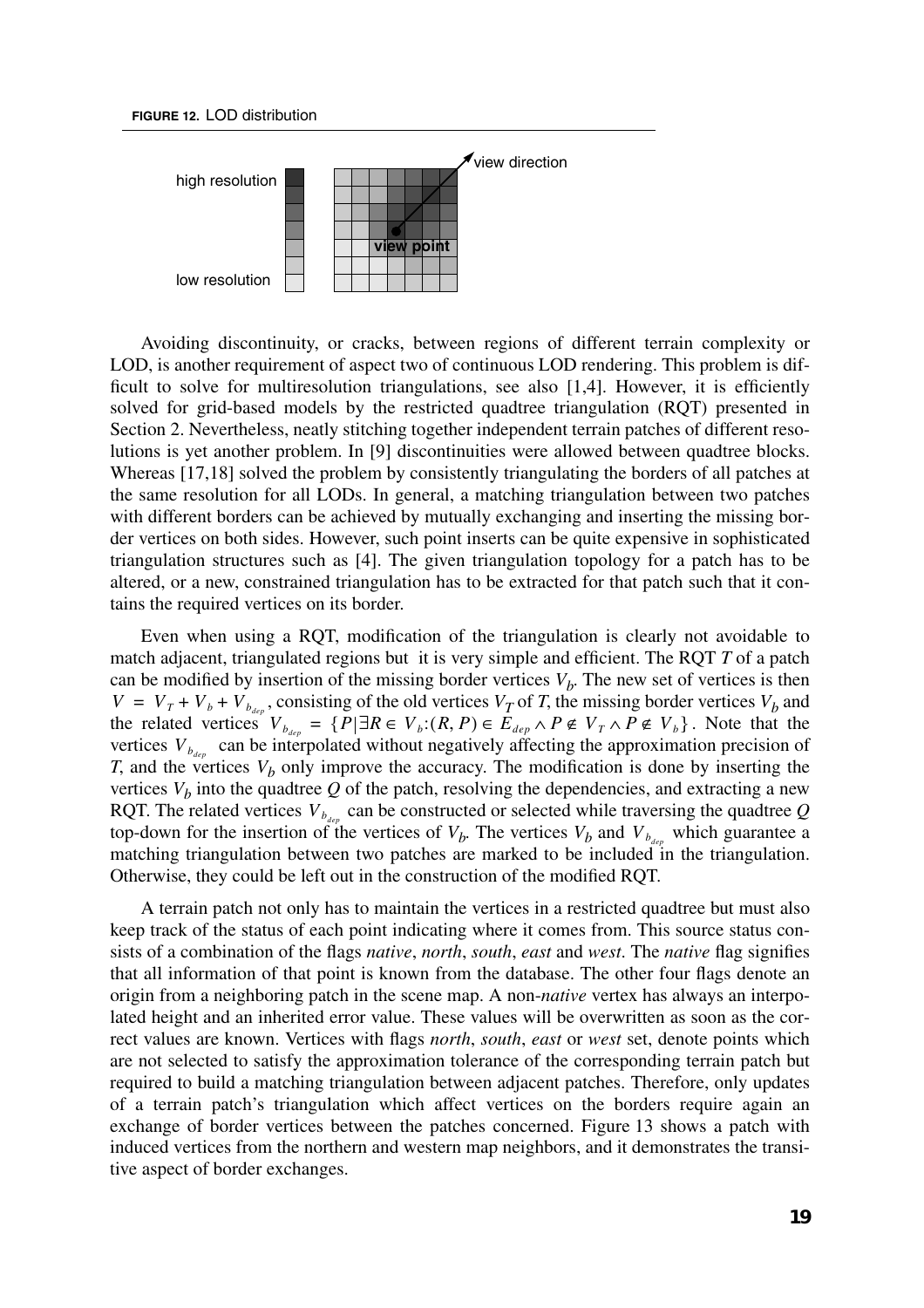

In Figure 13, the induced vertices from the west lead to a modified patch border on the south. This invalidates a previously matching triangulation with the southern patch neighbor. Thus forcing anew a border exchange step. Consistency signifies matching triangulations between all patches. Generally, the scene map has to be checked for consistency after every border exchange as long as invalid borders occur. However, clever organization and ordering of patch updates, border exchanges and map checks reduce the required computation time to an insignificant share in the overall time consumption. In a traversal of the map we exchange borders where necessary between patches. Traversing the map twice in opposite directions, and checking for map consistency afterwards, eliminates the need for a second exchangecheck phase in most cases. Performance can further be improved by choosing a path through the map from high resolution to low resolution patches, because induced vertices tend to originate from the higher LOD patch.

Aspect number three of continuous LOD rendering calls for smooth continuous changes between LOD updates within the visible scene. In [8] the term *geomorph* was coined to denote morphing between different LODs of the same terrain segment. For geometries, and especially triangulations, LOD morphing can be described in two steps:

**1.** Refinement without change of the shape

Geometric primitives are subdivided in such a way that the new, interpolated vertices, edges and faces exactly remodel the object without change of approximation accuracy. Besides the interpolated coordinates *v'*, each vertex also stores its original coordinates *v* where it finally should reside.

**2.** Morphing vertices

The (new) vertices are moved continually from their interpolated position *v*' to their true location *v*, using a blending function  $f(v', v, t)$  over time or distance *t*.

 $(i.e. t = 0.0..1.0$  and  $f(v', v, t) = (1.0-t)v' + tv$  with *t* dependent from the distance to the current view coordinates)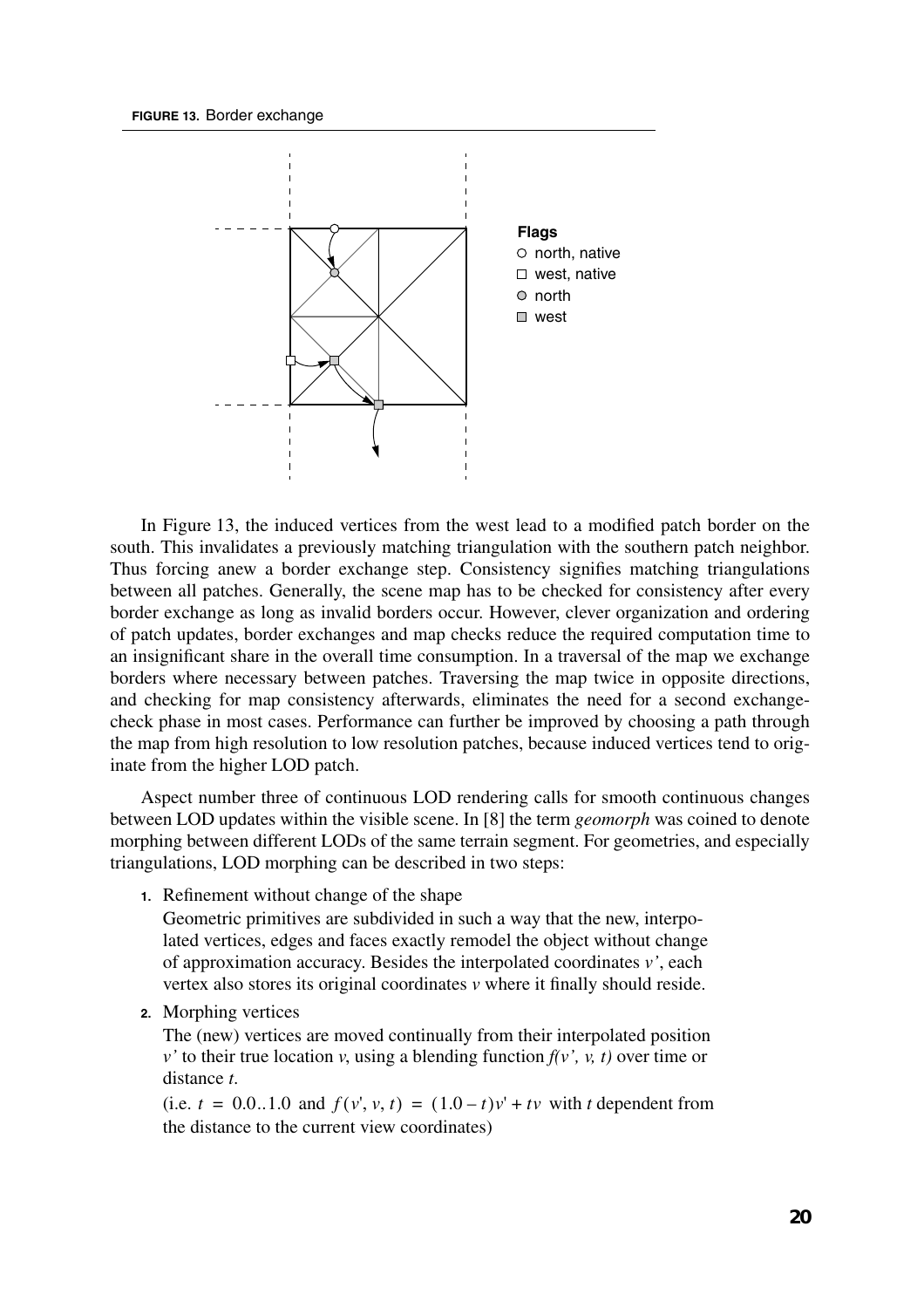The RQT is very well adapted to morphing between LODs. Incremental refinement has been described in a previous section. A vertex *v* always lies in the middle of an edge of two vertices  $v_1$  and  $v_2$  further up in the dependency graph. These two vertices are in diametrical position to the immediate two dependencies of *v*. The interpolation can be calculated as  $v' = 0.5(v_1 + v_2)$ . The morphing function  $f(v', v, t)$  can be applied directly to the geometries used for rendering without retriangulation of the quadtree itself. A pointer from the vertices in the quadtree to the coordinates of the rendered geometry primitives and vice versa will provide the necessary link.

### **7. Storage and retrieval**

An efficient terrain database providing spatial access to the elevation data is the indispensable back-end for efficient large scale terrain visualization. The dynamic scene management has to rely on high-performance spatial retrieval of elevation data. Moreover, the multiresolution approach calls for spatial access enhanced by a LOD specification. The vast amount of elevation data has to be maintained on external memory where spatial data structures provide efficient access through spatial indexing and clustering. The proposed dynamic scene management of Section 5 requires that the spatial access structure supports rectangular range query operations with restriction to a given LOD range. The return value must be a restricted quadtree data set of elevation points. Therefore, the database must conform to the same *global* restricted quadtree *Q* as it is used for the triangulation. Hence the database has to use the same assignment of points to levels  $L_l$ , dependency graph  $G_{dep}$ , and relation of points to quadtree nodes as described in Section 2.1. However, no large data structure is needed for that. Specifying the relative origin for the quadtree, the smallest distance between elevation points on the grid, the dimensions of the data domain and the dependency direction for the top-level vertex in  $L_1^{center}$  of the largest quadtree region is sufficient for this purpose.

The regular nature of the height field as input data suggests the use of an equally regular data structure such as the gridfile, quadtrees or multidimensional hashing. They all partition the space into equally structured rectangular regions and support efficient spatial access. The LOD constraint can be satisfied by selecting points with an approximation error within the specified error tolerance given by the query's LOD range. Building a set of vertices forming a restricted quadtree follows the same principles as described in Section 2.2. Therefore, we can concentrate on a data structure for maintaining a very large height field, or grid of elevation points. Furthermore, the restricted quadtree dependencies must also be stored or computed efficiently. Among all possible data structures we will describe one here that fits best with the second restricted quadtree construction method, Algorithm 2 of Section 2.2, and that provides fast access to the elevation data.

The input data space is partitioned into blocks of  $(2^k+1) \times (2^k+1)$  grid points. These blocks equal to the *k*th-last level nodes of the global quadtree *Q* and contain the vertices of the last *k* levels plus the four missing corner-vertices. This partitioning provides efficient spatial selectivity and supports physical clustering on external storage. Each block is organized as an array of  $(2^k+1)^2$  vertices. A block can be located through a table look-up in a two-dimensional index structure, a matrix with header information for each block and references to the data arrays. An implicit restricted quadtree structure can be superimposed on every block given the dependency direction for the top-level mid-point of that block, as indicated in Figure 14. This toplevel direction is part of the block's header information in the index structure. Note that all vertices *inside* of such a block have dependencies directed to vertices within the same block as well, see also Section 2. Contrarily, dependencies of border vertices point to one vertex in the same block and to one symmetrically in the adjacent block (*overlapping* dependencies).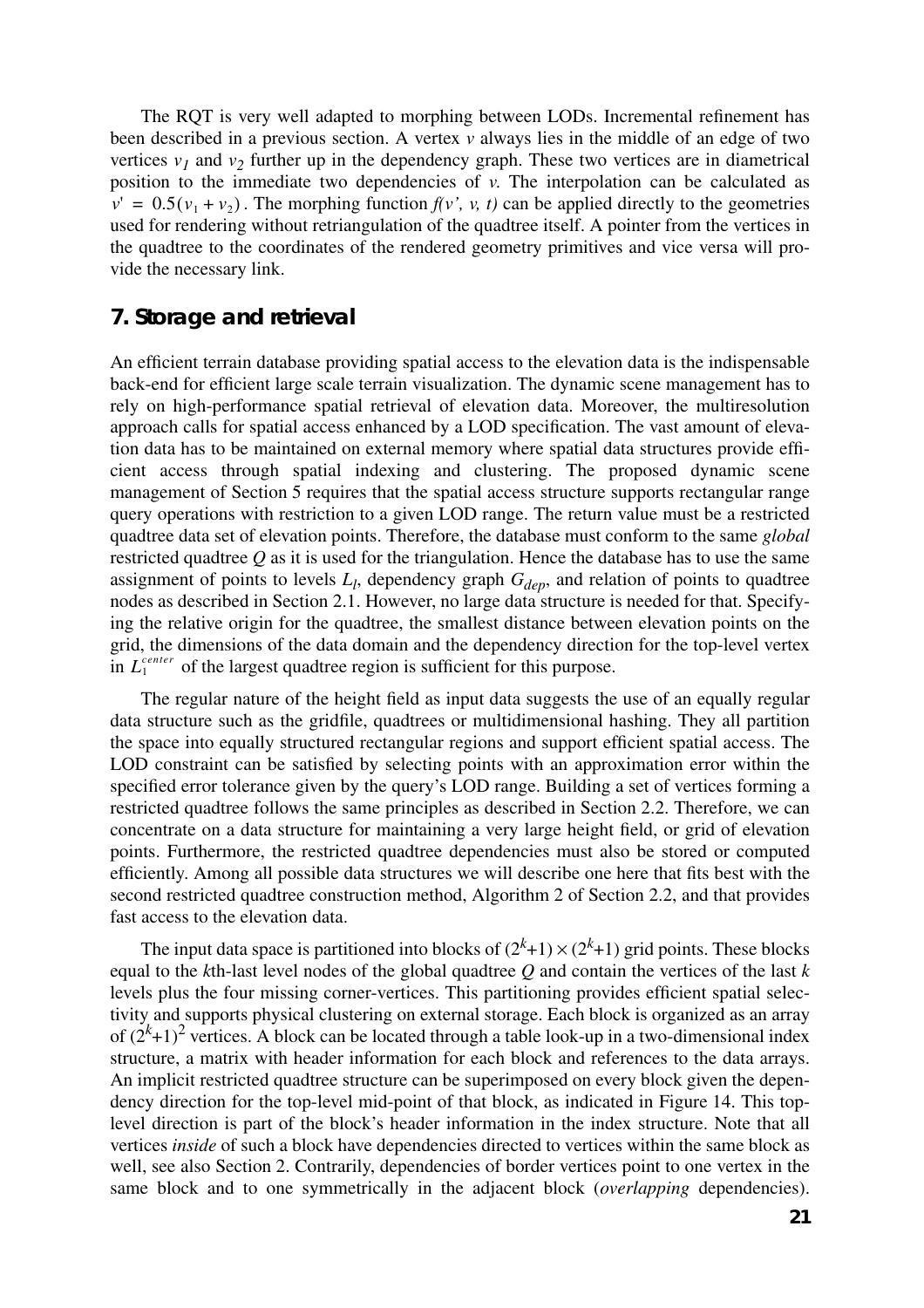Finally, the corner-vertices' dependencies point to other corner-vertices of blocks as depicted in Figure 14. It is also shown that the vertices on block borders are stored twice in adjacent blocks and the corner-vertices even four times. This results in a space overhead inversely proportional to the block width but only growing with the square root of the entire height field size.





Spatial access can be performed as usual in spatial data structures. The relevant data blocks intersecting the rectangular query region *R* are retrieved using the spatial index, and the exact query result is obtained by inspection of all elements in the selected blocks. This inspection step can readily be combined with the LOD selection criterion and the construction of a restricted quadtree. The bottom-up Algorithm 2 of Section 2.2 is performed level-wise on all blocks intersecting *R* simultaneously. Inspection of every point involves checking it against intersection or inclusion in *R*, testing the approximation error tolerance and resolving dependencies. Note that dependencies going outside of the smallest enclosing quadtree region of *R* do not have to be resolved as they no more contribute to vertices in *R*. Notice also that the blocks' corner-vertices and their dependencies lie on a lower resolution grid and make up the top *l* − *k* levels of the global quadtree Q with width ( $2^{l}$ +1) and block width ( $2^{k}$ +1). The cornervertices and dependencies can also be stored with the block header information in the index structure. Thus eliminating the need to access data blocks unaffected by the query region *R* just for resolving higher level dependencies. Below the necessary schematic steps for a query with region *R* and error tolerance ε, and the index structure *S*. Selected vertices are inserted into a quadtree dedicated to hold the query result, and used for transfer purposes (i.e. over a network).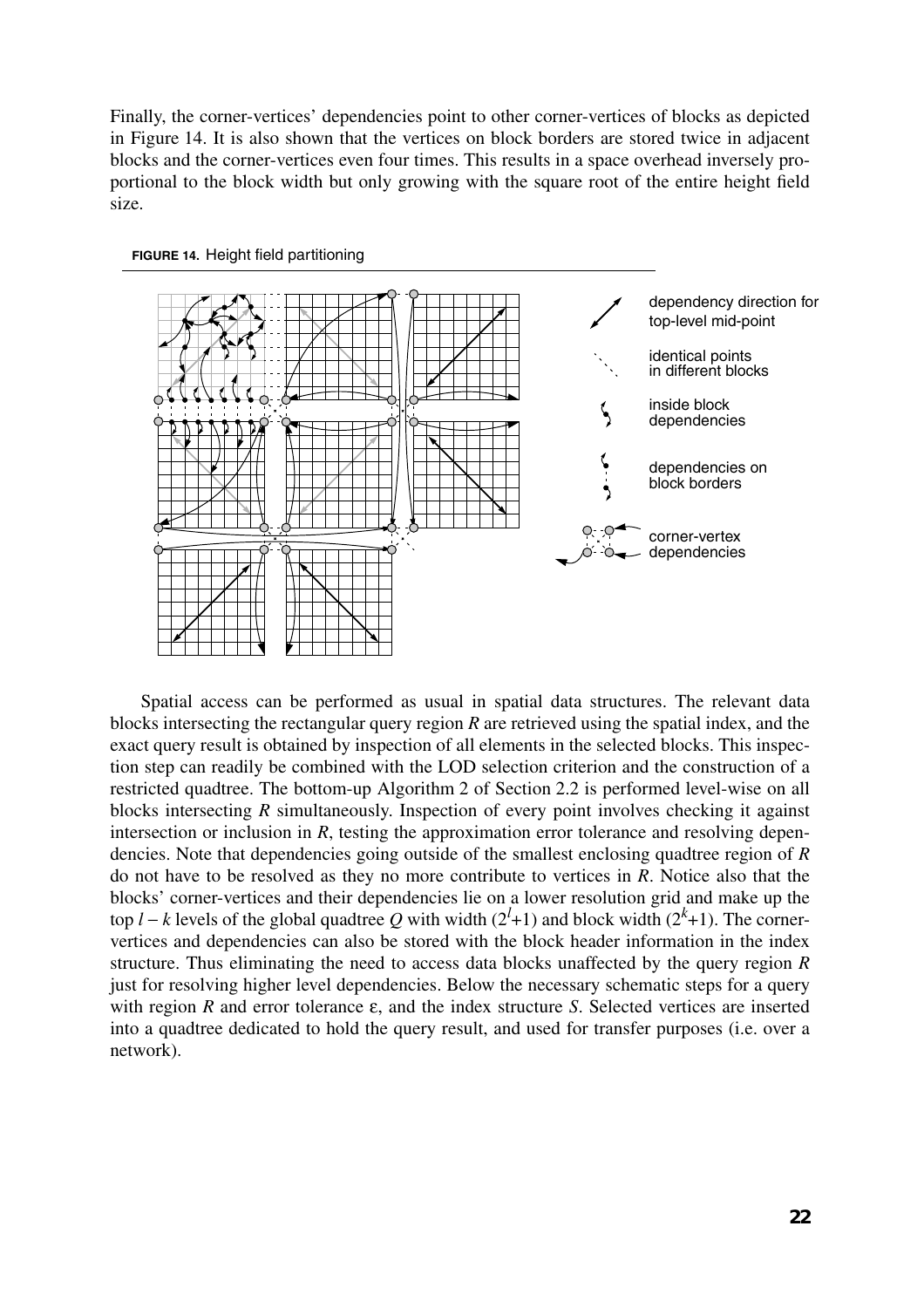**1.** find all blocks *b* in *S* intersecting the query region:

 $B = \{ b \in S | b \cap R \neq \emptyset \}$ 

- **2.** apply bottom-up restricted quadtree construction algorithm  $\forall b \in B$ , check each point against error threshold ε and intersection with *R*, keep track of *overlapping* dependencies
- **3.** apply bottom-up or top-down restricted quadtree construction to the remaining corner-vertices depending on the organization of the spatial index structure

Special attention has to be paid to the border ∂*R* of the query region *R*. The geometrical test whether a vertex belongs to *R* or not, must be enhanced by constraints of the restricted quadtree triangulation as shown in Figure 15. The selection of vertices according to the approximation threshold and the query region does not lead to a correct RQT. The border ∂*R* actually constrains the selection to include all vertices needed to map ∂*R* on edges of maximal length which conform to the RQT. This is shown on the right of Figure 15. Due to the regular nature of the RQT, the constraints for each of the four edges of ∂*Rnorth*, ∂*Rsouth*, ∂*Reast*, and ∂*R<sub>west</sub>* can be formalized in terms of levels in the restricted quadtree. If ∂*R<sub>x</sub>* lies on a grid line of level *l* then all vertices of level *l* on ∂*Rx* have to be included. The four corner points of *R* must always be selected too.





Also incremental refinement of the identical query region *R* is supported with this storage and retrieval structure. In contrast to the basic query with an approximation tolerance  $\varepsilon_0$ , equivalent to the error-range  $\Delta_{\omega, \varepsilon_0} = \infty - \varepsilon_0$ , an incremental query with does not have to deal with the border problem ∂*R* of the query region. That is because the first query for *R* with  $\varepsilon_0$  has already made sure that the border ∂*R* is consistently triangulated with respect to the global quadtree restriction rule.  $\Delta_{\infty, \epsilon_0} = \infty - \epsilon_0$ , an incremental query with  $\Delta_{\epsilon_{i-1}, \epsilon_i} = \epsilon_{i-1} - \epsilon_i$ 

Furthermore, the transfer of data from the terrain database to the visualization is very efficient. The triangulation topology does not have to be encoded and transmitted at all as it is given implicitly by the global restricted quadtree rules. The same is true for the dependency graph. Moreover, not even the spatial location of the vertices has to be conveyed because it is given by the vertex' position in the quadtree and the quadtree's origin in space. Therefore, only the height and error values for each vertex need to be transferred. Moreover, while con-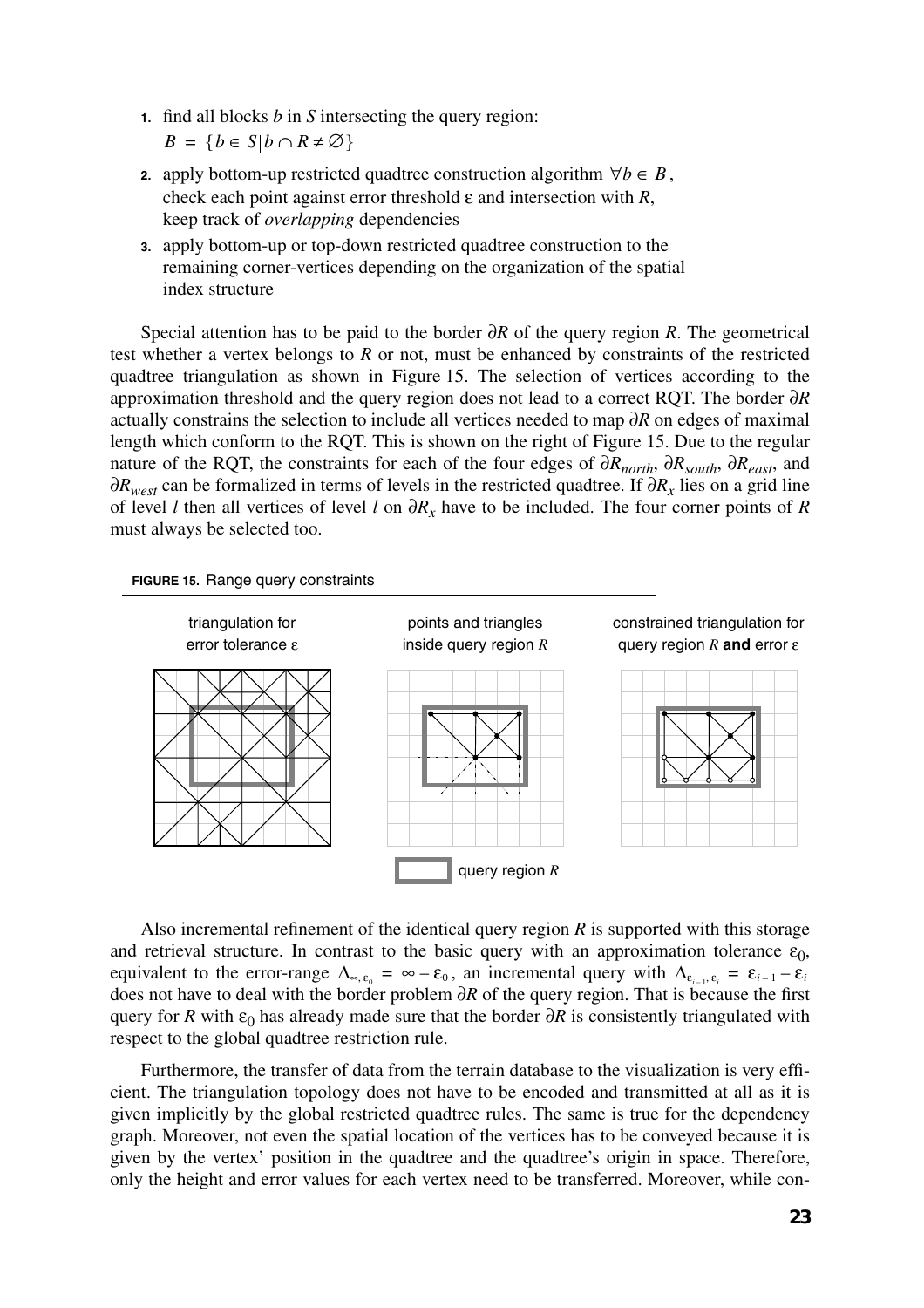structing the restricted quadtree for a specific query, the dependencies can already be encoded in the error values as pointed out in Equation 6 on page 16. And this coding of dependencies facilitates the triangulation in the visualization. The transmission is reduced to a tree traversal of the restricted quadtree where for every point only its height and error value must be sent.

To benefit from transaction mechanisms such as concurrency control and failure recovery we advocate to integrate the terrain database into a commercial database management system. In [12] a terrain database using a hierarchical spatial data structure is integrated into ObjectStore, and [7] investigate on the integration of spatially clustering index structures into Oracle.

## **8. Conclusion**

We have proposed an efficient model for large scale terrain visualization. It turned out that we cannot simply glue together known solutions for the various problem aspects. Knowledge from different fields, such as computer graphics, computational geometry, database systems and spatial data structures, needs to be incorporated to arrive at an efficient system. Furthermore, strong attention has to be paid to the multiresolution triangulation model and its integration into the system.

The restricted quadtree triangulation has several advantages compared to other multiresolution triangulations. Regular grid triangulations have the severe drawback that they are not adaptive to the terrain structure. That is caused by the selection of points which depends purely on the position and not on the terrain model itself. The consequences of sub-sampling and interpolation are smoothing and omission of relevant details. Another approach is to maintain a set of different triangulations for the different LODs. However, no continuous LOD rendering is supported in this way as the number of LODs is very limited. The transitions between different LODs are generally not matching as well. Furthermore, the storage costs are very high due to redundancy in the data and the representation of the topology for each LOD. An overview over grid-to- $TIN<sup>1</sup>$  algorithms can be found in [10]. Therefore, these models do not meet several requirements mentioned in the introduction Section 1.

For other multiresolution models the selection of points for the different LODs is closely coupled with the triangulation. In general, a multiresolution triangulation model replaces a number of triangles by more and smaller triangles to refine the approximation, see also [1,14]. The construction of such a triangulation model is quite complex but can be done beforehand. However, the extraction and especially the incremental refinement of a specific triangulation is very slow for on-demand requirements. The topology representation is very complicated in comparison to the RQT. The same arguments hold for hierarchical triangulation models as described in [4], and no graphics optimizations are known for these models. Therefore, the requirements 4, 5 and 8 are not met. Furthermore, efficient large scale database management is not supported. The precomputed triangulation topology and hierarchy is complicated to maintain, and uses much more space than the restricted quadtree. Spatial access is not as efficient as well because topology and vertices have to be extracted from the database. Hence also the demands 1 and 2 cannot be fulfilled effectively. An overview over multiresolution models is presented in [3].

We have already compared our proposed model to the other terrain visualization systems in the text. Let us only summarize here. The systems [9,11] do not consider the problem of

<sup>1.</sup> TIN - triangulated irregular network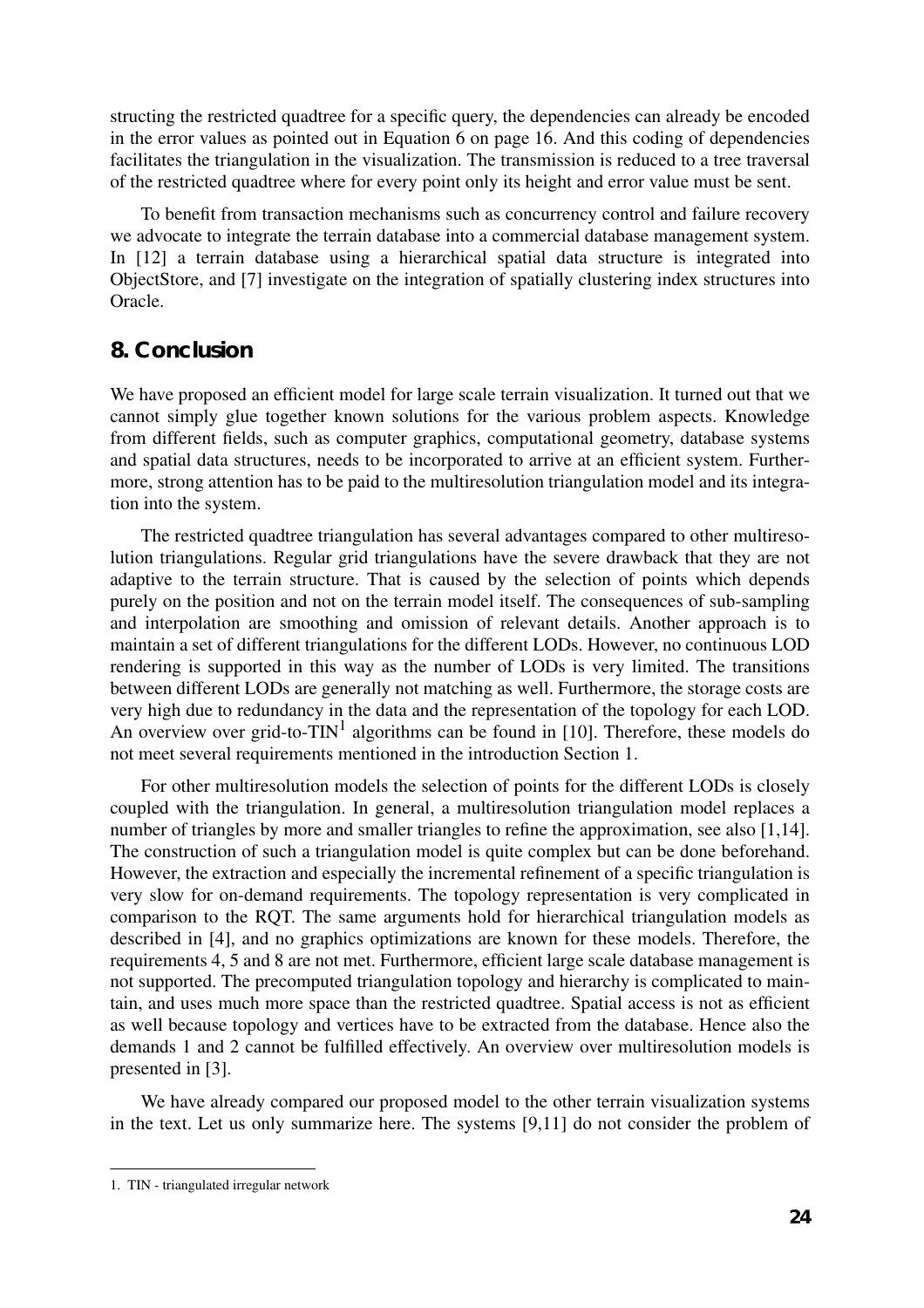very large scale terrains. Therefore, the problems 3, 6 and 9 of dynamic scene management and the database aspects 1 and 2 are ignored. The proposal of [17] does not focus on the dynamic scene and database aspects too. Furthermore, it is lacking effective solutions to the triangulation requirements 4, 5 and 8. In [6] no multiresolution approach is followed at all. The first approach of [12,19] is missing an efficient multiresolution triangulation and continuous LOD rendering.

In contrast to other triangulation and visualization models our proposal fully satisfies al requirements for large scale terrain visualization listed in Section 1. In particular it supports many exceptional features also suggested in other publications:

- progressive transmission [8]
- smooth, continuous LOD transitions [11]
- fast access and manipulation of triangulation [3,4]
- real-time triangulation [11,14]
- LOD constrained, spatial access [14]
- efficient storage costs, mesh compression [3, 8]

Most of the presented concepts and solutions have found their way into a mature version of the ViRGIS<sup>1</sup> project [13]. ViRGIS mainly consists of a prototypical client-server system which allows interactive, three-dimensional visualization and exploration of large scale terrains, including satellite image texturing. The achieved high graphics performance allows to run the visualization even on small graphics workstations (SGI O2).

## **Acknowledgments**

I would like to thank Peter Widmayer for his helpful comments on the paper. I am also very grateful to the students Christian Grob and Lukas Vonblon which implemented large parts of the newest version of the ViRGIS prototype system as a part of their master thesis.

## **References**

- [1] M. de Berg and K. Dobrindt. "On levels of detail in terrains". In *11th ACM Symposium on Computational Geometry*, pages C26–C27. ACM, 1995.
- [2] M. de Berg, M. van Kreveld, M. Overmars, and O. Schwarzkopf. *Computational Geometry*. Berlin, Springer Verlag, 1997.
- [3] L. De Floriani, P. Marzano, and E. Puppo. "Multiresolution models for topographic surface description". *The Visual Computer*, 12(7), August 1996.
- [4] L. De Floriani and E. Puppo. "Hierarchical triangulation for multiresolution surface description". *ACM Transactions on Graphics*, 14(4):363–411, 1995.
- [5] D. H. Douglas and T. K. Peucker. "Algorithms for the reduction of the number of points required to represent a digitized line or its caricature". *The Canadian Cartographer*, 10(2):112–122, December 1973.

<sup>1.</sup> ViRGIS - Virtual Reality and Geoinformation Systems, http://www.inf.ethz.ch/personal/pajarola/virgis.html